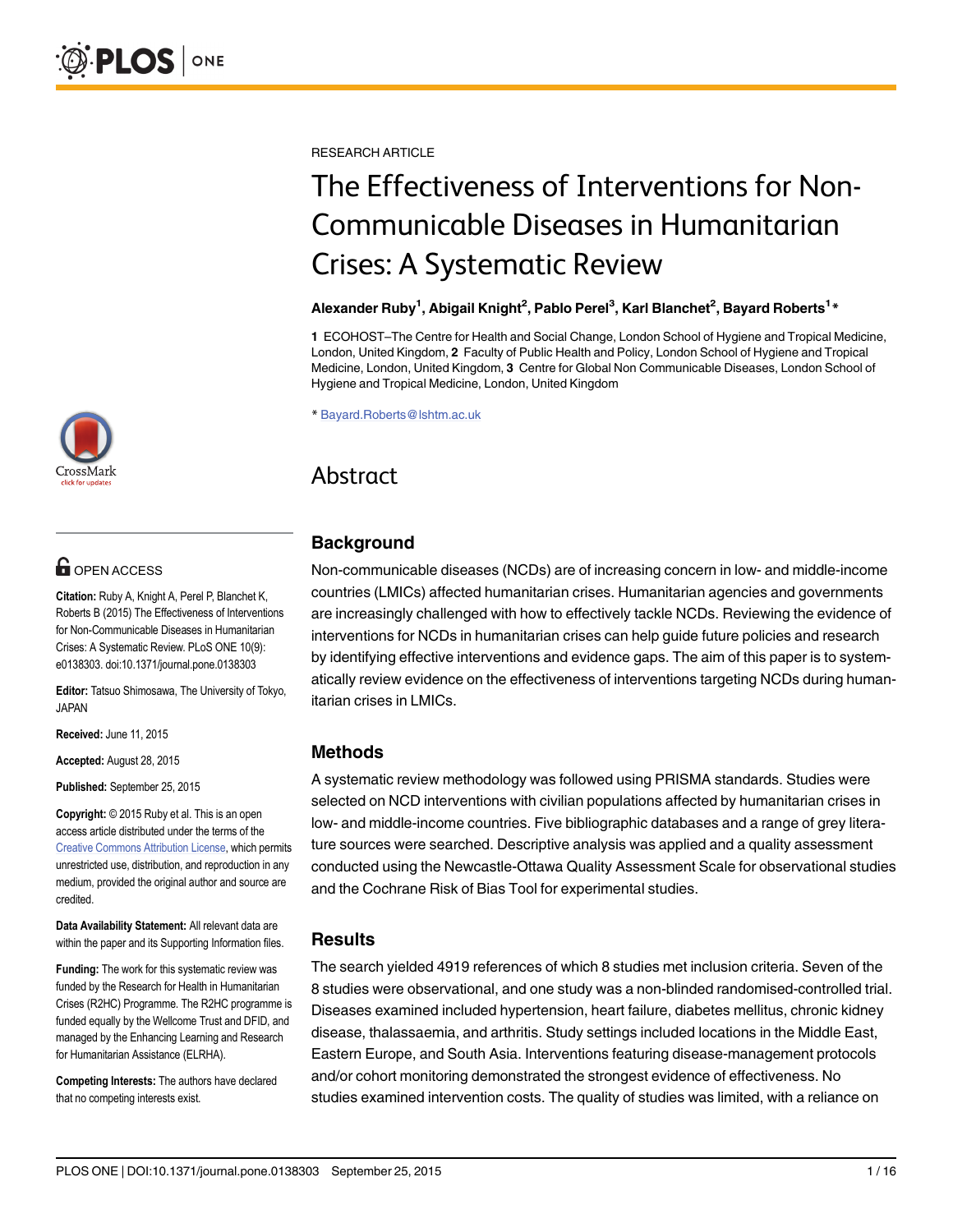<span id="page-1-0"></span>observational study designs, limited use of control groups, biases associated with missing data and inadequate patient-follow-up, and confounding was poorly addressed.

#### **Conclusions**

The review highlights the extremely limited quantity and quality of evidence on this topic. Interventions that incorporate standardisation and facilitate patient follow-up appear beneficial. However, substantially more research is needed, including data on costs.

# Introduction

It is estimated that two-thirds of deaths worldwide are attributable to non-communicable diseases (NCDs), with cardiovascular disease, cancer, diabetes mellitus, and chronic lung disease comprising the largest burden of NCDs.[[1](#page-13-0)] The increasing prevalence of NCDs in low- and middle-income countries (LMICs) has driven the recent increases in the global NCD burden, and importantly the probability of premature death due to NCD is higher in LMICs than in their high-income counterparts.[\[2](#page-13-0)] Even in Sub-Saharan Africa—where communicable and vector-borne diseases are still the largest killers—it is estimated that NCDs will become the leading cause of death by 2030.[[3\]](#page-13-0)

There are around 50 million persons who have been forcibly displaced from their homes as refugees and internally-displaced persons (IDPs) due to humanitarian crises,[\[4](#page-13-0)] defined here as events stemming from armed conflict, natural disasters, or food insecurity that threaten the health and safety of a community. There are also many millions more who remain in areas impacted by humanitarian crises or have recently returned to them after being displaced. While low-income countries continue to suffer the largest burden of humanitarian crises, trends have shown an increase in middle-income countries affected by humanitarian crises, with examples being armed conflicts in Iraq, Libya, Syria, Ukraine, the Balkans, and the Caucasus.[\[5\]](#page-13-0) These countries have a particularly high burden of NCDs.[\[6](#page-13-0)] In addition, humanitarian crises have become more protracted and so health providers are facing pressure to expand beyond the immediate basic primary care traditionally provided by relief agencies and address longer-term health conditions such as NCDs. Moreover, it is known that a number of characteristics related to humanitarian crises such as stress and disrupted access to treatment can exacerbate NCDs.[[7](#page-13-0)]

The rise of NCDs in LMICs and the recent trends in humanitarian crises mean that the burden of NCDs has likely risen among crisis-affected populations. Governments, humanitarian organisations, and international agencies are now increasingly challenged with how to effectively tackle NCDs.[[8](#page-13-0)] While there are best clinical practices on key interventions for treating NCDs in stable settings,[\[9\]](#page-13-0) there is extremely limited guidance on tackling NCDs in crisisaffected settings. It is unclear what NCD interventions are effective and feasible in such settings, how best to deliver them, and how well interventions are adhering to clinical best practice. As a result, there are increasing calls for a better understanding of NCDs and interventions for NCDs in humanitarian crises.[ $3, 5, 8$  $3, 5, 8$  $3, 5, 8$ ] However, no systematic review has been published that examines the evidence on effectiveness of interventions targeting NCDs during humanitarian crises in LMICs. Such a review can help guide future research, policies, and programming by identifying effective interventions as well as evidence gaps.[[10](#page-13-0)] The aim of this paper was to systematically review evidence on the effectiveness of interventions targeting NCDs during humanitarian crises in LMICs. The specific objectives were to: (i) describe the study characteristics; (ii) examine evidence on effectiveness of NCDs in humanitarian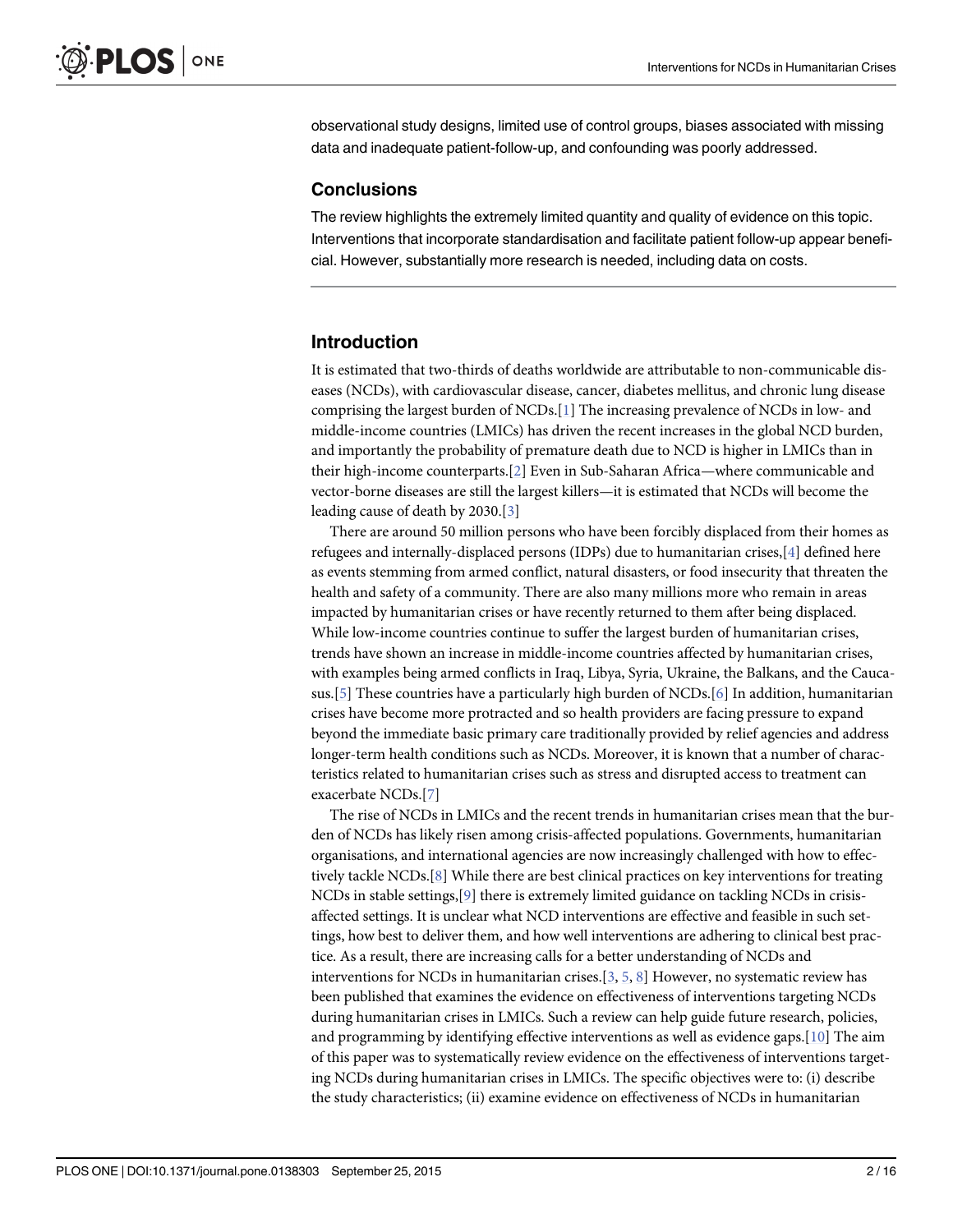<span id="page-2-0"></span>crises; and (iii) assess the quality of the evidence on NCD interventions in humanitarian crises. The review forms part of a larger review of evidence on health interventions in humanitarian crises.[[11](#page-13-0)]

#### Methods

This systematic review followed the reporting items for systematic reviews as described in the PRISMA statement.[\[12\]](#page-13-0)

# Eligibility Criteria

The populations of interest were civilians in LMICs affected by humanitarian crises, defined here as events stemming from armed conflicts, natural disasters, or food insecurity that threaten the health and safety of a community. These included populations remaining in areas affected by crises and those forcibly displaced from them as refugees and IDPs. Studies that focused on current or former military populations were excluded. High-income countries were excluded as the vast majority of humanitarian crises occur in LMICs and the resources available to tackle NCDs in LMICs are very different to those in high-income countries. The time periods of humanitarian crises included acute, chronic, and early recovery time periods.

The interventions of interest were health interventions covering health promotion, prevention, treatment, or rehabilitation activities at the individual or population level specifically for outcomes of NCDs.

The outcomes included morbidity/mortality due to NCDs and surrogate outcomes (e.g. blood pressure, blood glucose levels) at the individual or population level. In addition, we also included information on process outcomes (e.g. adherence to clinical treatment) and feasibility of interventions and measurement methods, if the study included data on changes in health outcomes. We did not include mental health outcomes as these have been reviewed elsewhere. [\[13](#page-13-0)]

#### Information Sources and Search Strategy

The following bibliographic databases were searched: MEDLINE, Embase, Global Health, PsychInfo, and IBSS. The search terms were: (i) disaster-related terms; AND (ii) research studyrelated terms; AND (iii) geographic terms; AND (iv) NCD terms. A search of the grey literature was also conducted across a range of humanitarian-related databases and standard search databases such as Google. The full search strategy is provided in [S1 File](#page-12-0). Studies published in any language between January 1980 and June 2014 were included.

## Study Selection and Data Extraction

Citations from the search results were imported from the bibliographic databases into EndNote for screening for eligibility based on the eligibility criteria given above. Duplicates were removed and the remaining citations assessed by title or abstract, and a full text review then conducted. References of the remaining studies selected after the full text review were examined for potentially relevant articles based on the eligibility criteria. Analysis of the final selected studies was then conducted. This involved extracting data from the final selected studies into an Excel database, with key extraction variables including: author and date of publication, geographic setting, sample population characteristics, study objectives, NCD condition studied, intervention characteristics, outcomes measured, results of the intervention, study conclusions, study design, and quality. The data screening and extraction were conducted independently by two authors and any variances resolved between them.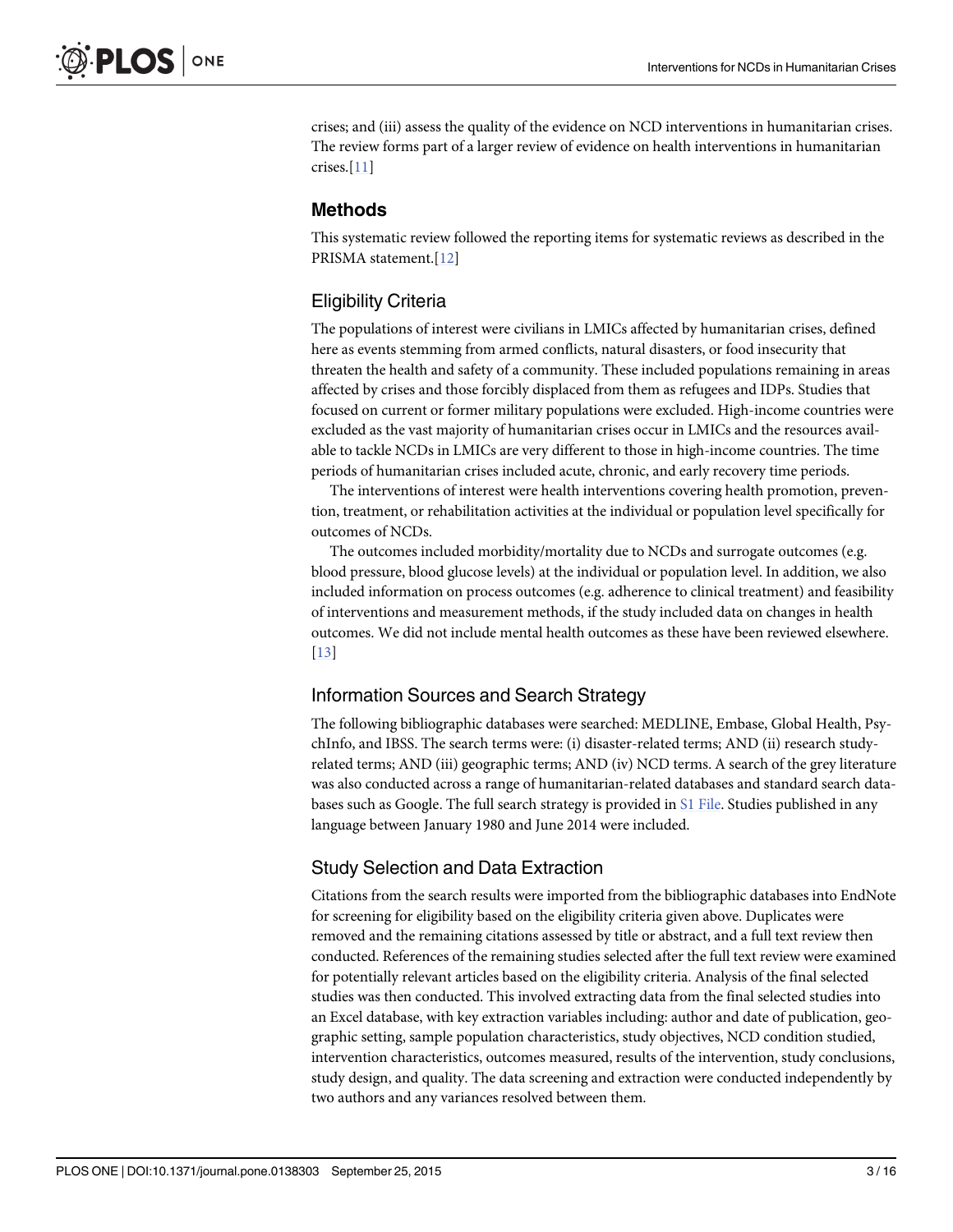#### <span id="page-3-0"></span>Quality assessment

A quality assessment was conducted, with the Newcastle-Ottawa Quality Assessment Scale (NOS) version for cohort studies used for the observational studies [\[14,](#page-13-0) [15](#page-13-0)]. This was selected as it is a convenient and widely used tool with proven validity and reliability and has been endorsed by Cochrane Reviews  $[15-17]$  $[15-17]$  $[15-17]$  $[15-17]$ . For the randomised controlled trial (RCT) study we applied the widely used and validated Cochrane Risk of Bias Tool[\[18](#page-13-0)].

The NOS assigns stars for methodological rigour based on three categories: study selection, comparability of study groups, and outcome assessment. Studies were initially assessed within each category using the coding manual for cohort studies provided by Wells *et al (see* [[15\]](#page-13-0) and [http://www.ohri.ca/programs/clinical\\_epidemiology/nosgen.pdf\)](http://www.ohri.ca/programs/clinical_epidemiology/nosgen.pdf), with letters and descriptions assigned describing how each study fulfilled each criterion. Stars were then assigned per the NOS assessment scale when the study achieved high quality within that category. Criteria which were not applicable to particular studies were listed as not applicable but factored into overall impressions regarding that study's conclusions.

The Cochrane Risk of Bias Tool was developed to promote the assessment of quality of trials based on their risk of biased conclusions rather than focussing on reporting and methodological constraints  $[18]$  $[18]$  $[18]$ . The RCT was therefore evaluated as being at either high, low, or unclear risk of bias in several domains (selection, performance, detection, attrition, reporting, and other bias), and a descriptive justification of each conclusion was provided.

Neither NOS nor the Cochrane Risk of Bias Tool uses an established summary score or threshold of quality, with the quality assessment primarily used to assess strengths and weaknesses of each study rather than to rank studies or to screen them out.

#### Synthesis of results

As the studies were heterogeneous in setting, intervention, and outcome, single effectiveness summary statistics across studies were not considered appropriate and were not estimated. Instead, a descriptive analysis of study results was reported.

# **Results**

#### Study Selection

The bibliographic databases yielded 4919 citations after duplicates were removed. Of these, only 8 met the study inclusion criteria ([Fig 1\)](#page-4-0).[[19](#page-13-0)–[26](#page-14-0)] The main reasons for excluding the 4879 studies were they were: in high-income countries; not in humanitarian contexts or took place too long after a humanitarian crises; not intervention studies; did not report changes in health outcomes; or were not full papers (e.g. conference abstracts only). These reasons applied at each screening stage. Exploring references from these 8 studies did not reveal any further studies meeting eligibility criteria. No studies were identified in the grey literature.

#### Study Characteristics

Key characteristics of the final 8 selected studies are included in [Table 1.](#page-5-0) The studies were published between 1997 and 2014, with 6 out of 8 published within the past five years. Seven of the studies were with populations affected by armed conflict, and the remaining study with a population affected by an earthquake.[\[25\]](#page-14-0) Sample sizes of the study populations ranged from 28 patients included in the RCT [[26](#page-14-0)] to 12,550 patients in a diabetes cohort study.[\[24\]](#page-14-0) The studies were conducted in 5 different countries: Afghanistan,[[19](#page-13-0)] Georgia,[\[21\]](#page-14-0) India,[[26\]](#page-14-0) Jordan,[[20](#page-14-0),  $22-24$  $22-24$  $22-24$ ] and Turkey.[\[25](#page-14-0)] Four of the studies[[20](#page-14-0),  $22-24$ ] came from the same research group studying Palestinian refugees in Jordan, with their studies covering diabetes and hypertension.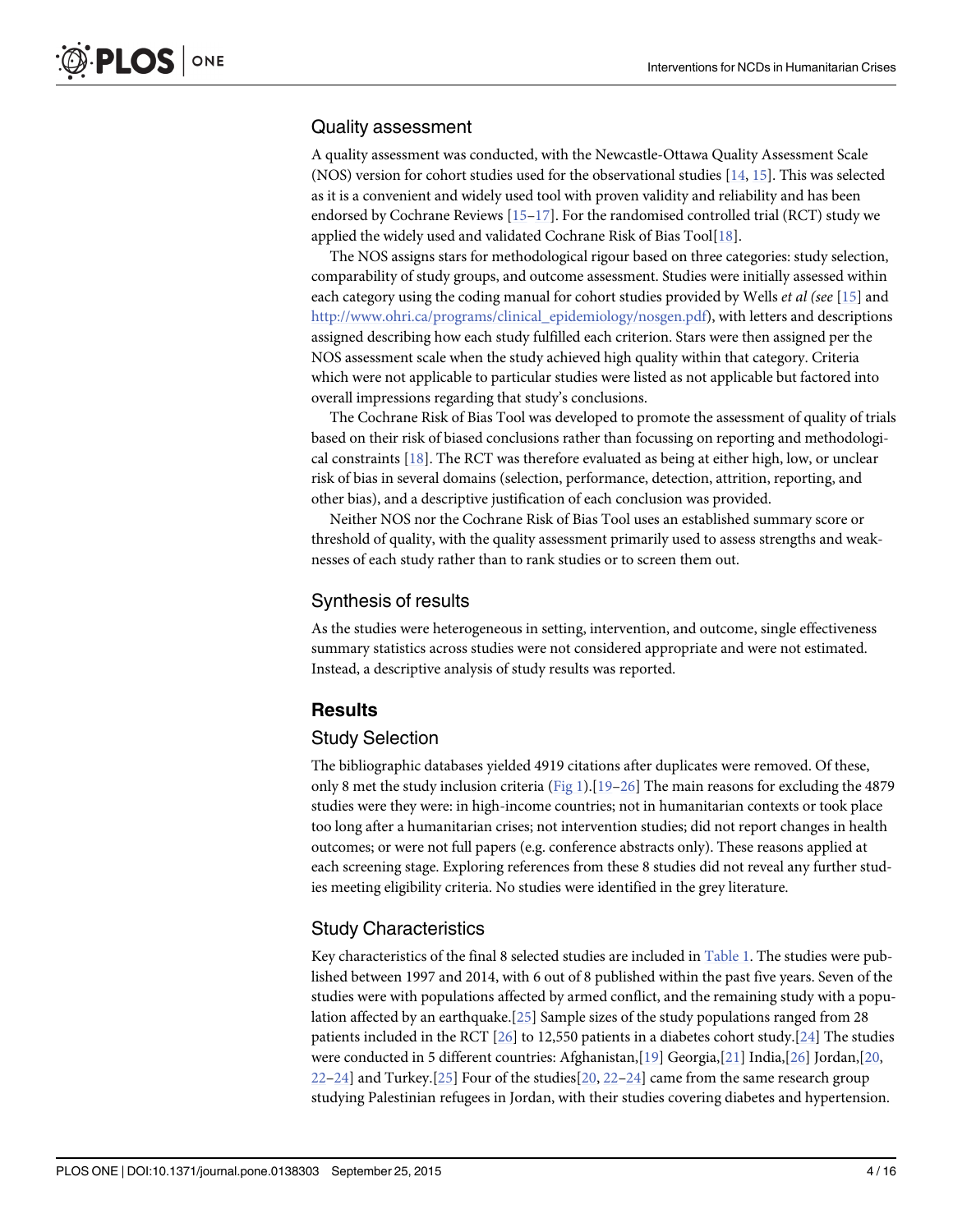<span id="page-4-0"></span>

#### [Fig 1. R](#page-3-0)esults of screening process.

doi:10.1371/journal.pone.0138303.g001

These four studies and one other[[26\]](#page-14-0) took place in long-term, relatively stable refugee settings, while the remaining studies were in more acute- or early post-crisis settings.

Of the 8 studies, 7 used observational study designs[[19](#page-13-0)–[25](#page-14-0)] and 1 was an RCT.[\[26](#page-14-0)] The observational studies consisted of 5 cohort designs,  $[20-24, 26]$  $[20-24, 26]$  $[20-24, 26]$  $[20-24, 26]$  $[20-24, 26]$  $[20-24, 26]$  $[20-24, 26]$  1 case series [[19](#page-13-0)] and 1 interrupted time series.[ $25$ ] The RCT[ $26$ ] was the only study to compare outcomes between two groups. None of the studies examined the cost of implementing the intervention or the costeffectiveness of the intervention.

The studies examined a broad range of NCD conditions: arthritis, [[26](#page-14-0)] chronic kidney disease,[[25\]](#page-14-0) diabetes,[\[22](#page-14-0)–[24](#page-14-0)] heart failure,[[21](#page-14-0)] hypertension,[[20\]](#page-14-0) and thalassaemia.[[19](#page-13-0)] All studies examined outcomes at the individual patient level and were primarily focused on disease management rather than prevention or health promotion. Details of each intervention and key outcome measures, study results, and specific study conclusions are presented in [Table 1](#page-5-0).

#### Quality Assessment

The quality assessment identified a number of common weaknesses. The observational studies (assessed using NOS) were generally adequate in describing the study population and establishing exposure. Deficiencies common to the observational studies were predominantly related to comparability and follow-up. None had a defined comparison group or unexposed cohort. Study transparency was also noted to be a weakness common to the observational studies. No study addressed potential biases, nor did any study discuss how missing data were handled. Only three of the observational studies adequately reported follow-up periods of participants, and most studies inadequately described their follow-up procedures. Follow-up periods ranged from undefined $[19]$  $[19]$  $[19]$  to three years $[23]$  $[23]$  $[23]$ , with studies from settings of chronic crisis demonstrating longer follow-up. Outcome assessment was also problematic. Most studies only provided self-reported outcomes; the outcomes reported by the Khader et al. papers were of slightly higher quality in that they were linked to electronic medical records, but those assessments were not described in a standardised way such as via the International Classification of Disease (ICD) codes. Only four studies  $[20-22, 24]$  $[20-22, 24]$  $[20-22, 24]$  $[20-22, 24]$  $[20-22, 24]$  $[20-22, 24]$  $[20-22, 24]$  partially discussed study limitations, and only one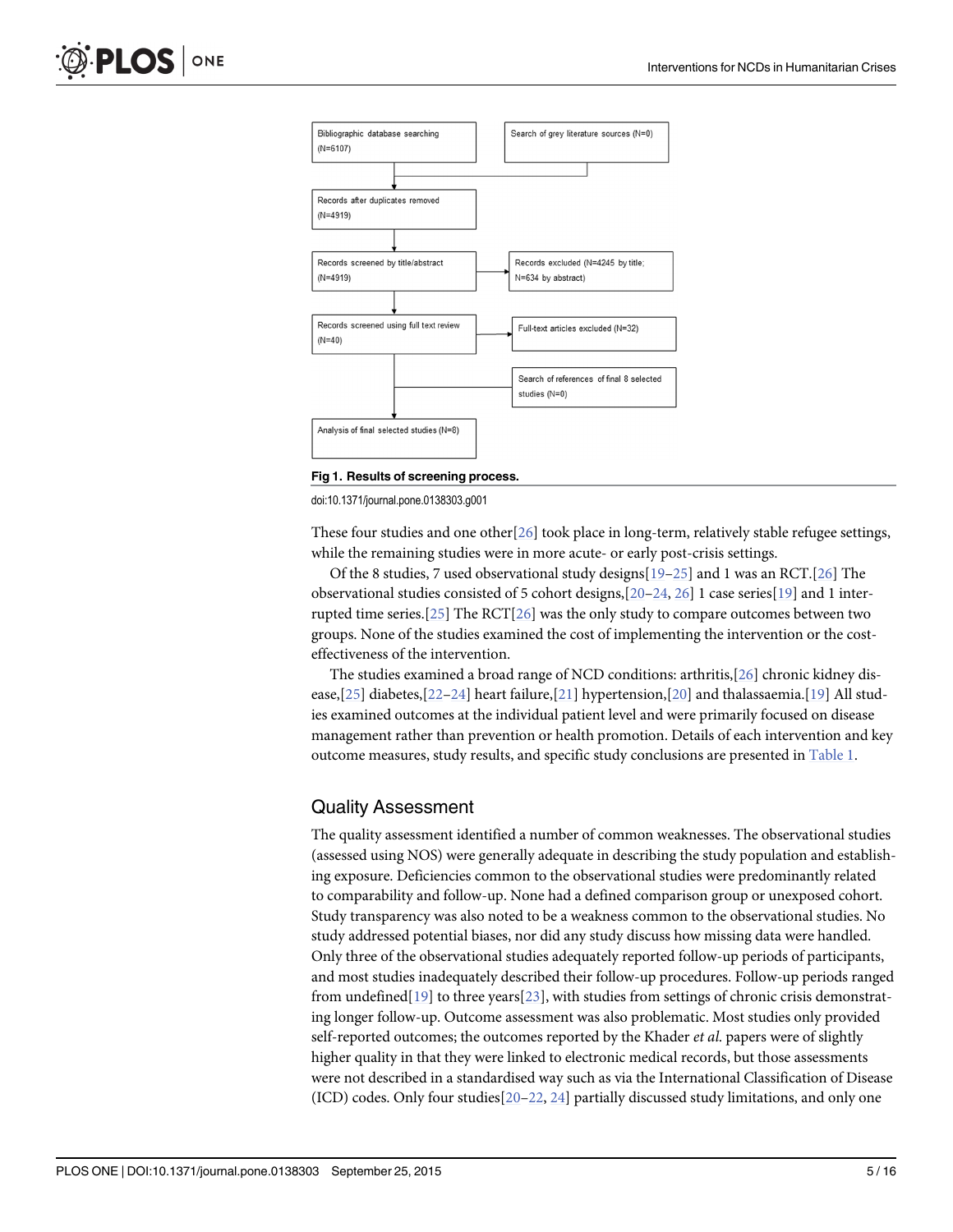| Reference]<br>Author,<br>Date              | Setting                                                                                                    | NCD Type (study<br>population)                               | Study Objectives and<br>Design                                                                                                                         | Intervention                                                                                                                                                                                                                                                                                                                              | <b>Outcomes Measured</b>                                                                                                                                                                                                                          | <b>Results</b>                                                                                                                                                                                                                                                                                                                                                                                                                                                                                                                                                                                                       | Study Conclusions                                                                                                                                                                                                                                                                                                                                |
|--------------------------------------------|------------------------------------------------------------------------------------------------------------|--------------------------------------------------------------|--------------------------------------------------------------------------------------------------------------------------------------------------------|-------------------------------------------------------------------------------------------------------------------------------------------------------------------------------------------------------------------------------------------------------------------------------------------------------------------------------------------|---------------------------------------------------------------------------------------------------------------------------------------------------------------------------------------------------------------------------------------------------|----------------------------------------------------------------------------------------------------------------------------------------------------------------------------------------------------------------------------------------------------------------------------------------------------------------------------------------------------------------------------------------------------------------------------------------------------------------------------------------------------------------------------------------------------------------------------------------------------------------------|--------------------------------------------------------------------------------------------------------------------------------------------------------------------------------------------------------------------------------------------------------------------------------------------------------------------------------------------------|
| Bolt et al.,<br>2010 [19]                  | General conflict-<br>military hospital<br>attending a US<br>affected rural<br>population in<br>Afghanistan | aged 13mos-11yrs)<br>paediatric patients<br>Thalassaemia (45 | Assess effect of palliative<br>thalassaemia treatment<br>in crisis setting. Case-<br>series design.                                                    | Palliative splenectomy<br>undeclared duration)<br>programme of                                                                                                                                                                                                                                                                            | Change in mean Hgb/Hct;<br>change in mean blood<br>transfusion frequency;<br>complications<br>encountered.                                                                                                                                        | transfusion reaction, 1 case<br>Hgb: 5.4g/L pre-op to 8.7g/<br>L post-op; Hct: 16.5% pre-<br>post-op; complications-2<br>transfusion every 24 days<br>pre-op deaths, 1 post-op<br>pre-op to every~50 days<br>CHF post-transfusion.<br>op to 26.3% post-op;<br>respiratory distress,                                                                                                                                                                                                                                                                                                                                  | splenectomy may be the<br>impossible during crisis;<br>Curative options likely<br>best palliative option.                                                                                                                                                                                                                                        |
| et al., 2012<br><b>Chader</b><br><b>02</b> | Jordan attending<br>Nuzha primary<br>Camp-based<br>refugees in<br>Palestinian<br>care clinic.              | diagnosed with<br>(4130 patients<br>Hypertension<br>HTN).    | Assess clinical outcomes<br>system. Assess utility of<br>of HTN care using EMR<br>EMR in refugee context.<br>cohort monitoring using<br>Cohort design. | monitored via EMR for up<br>management; graduated<br>HTN persists; screening<br>nypertension algorithm,<br>medications; referral if<br>for HTN complications<br>including: diet/lifestyle<br>appointments. Cohort<br>conditions (e.g. DM);<br>quarterly follow-up<br>anti-hypertensive<br>and associated<br>Standardised<br>to 2.5-years. | medications used. Cohort<br>prevalence of HTN; clinic<br>appointments; loss to f/u.<br>BP, glucose, cholesterol,<br>attendance (%); missed<br><b>HTN</b> clinical measures:<br>monitoring: incidence/<br>(creatinine) testing,<br>kidney function | 76% remain in care; 74% of<br>74% of those checked had<br>had 1+ complications. 226<br>5-month outcomes: 62%<br>screened; 99% creatinine<br>patients assessed for 12-<br>BP <140/90 mmHg; 15%<br>those meeting BP target<br>glucose (DM) screened;<br>those had BP checked;<br>4130 patients with HTN<br>cumulative, 2.5 years):<br>remain in care; 76% of<br><140/90 mmHg); 3%<br>screened; 8% had 1<br>registered in EMR<br>00% cholesterol<br>+ complications.                                                                                                                                                    | implementation and future<br>clinical practice lacking or<br>if data recording lacking.<br>monitoring promising for<br>assessing programme<br>approx. 3/4 of patients<br>Mixed clinical results:<br>screened; DM poorly<br>meeting BP targets;<br>screened; unclear if<br>EMR-based cohort<br>cholesterol, kidney<br>function properly<br>needs. |
| Hebert et al.,<br>2011 [21]                | Georgia (1 urban<br>General conflict-<br>hospital and 3<br>rural districts).<br>population in<br>affected  | Heart Failure (400<br>adult heart failure<br>patients).      | Assess clinical outcomes<br>management programme<br>(HFDMP). Cohort design.<br>of a heart failure disease                                              | 2-year HFDMP: physician<br>training; salary support;<br>patient education; free<br>equipment supplied;<br>outpatient care.                                                                                                                                                                                                                | fraction (EF) (mean); BP<br>services and medication<br>usage; NYHA HF class.<br>smoking status; health<br>(mean); BMI (mean);<br>Change in: ejection                                                                                              | p<0.001); beta-blocker use<br>decrease 18.3% (p<0.001);<br>12 died in war. EF increase<br>decrease $17.8 \pm 13.0$ mmHg<br>admission decrease 52.5%<br>increase 73.3% (p<0.001);<br>NYHA HF class-increase<br>p<0.001); BMI statistically<br>-6.8%); patients lost to f/u<br>complete f/u, 51 lost to f/u,<br>SBP decrease 30.9±20.0<br>400 patients studied: 337<br>ER use decrease 40.7%<br>4.1±2.6% (p<0.001); BP-<br>in Class I (+13.7%) and<br>mmHg (p<0.001), DBP<br>$(-26.0%)$ and Class IV<br>unchanged; smokers<br>decrease in Class III<br>(p<0.001); hospital<br>Class II (+19.2%),<br>more likely rural. | HFDMP was able to affect<br>LMIC experiencing war.<br>clinical outcomes in a                                                                                                                                                                                                                                                                     |

<span id="page-5-0"></span> $\mathcal{D}$  PLOS | ONE

(Continued)

(Continued)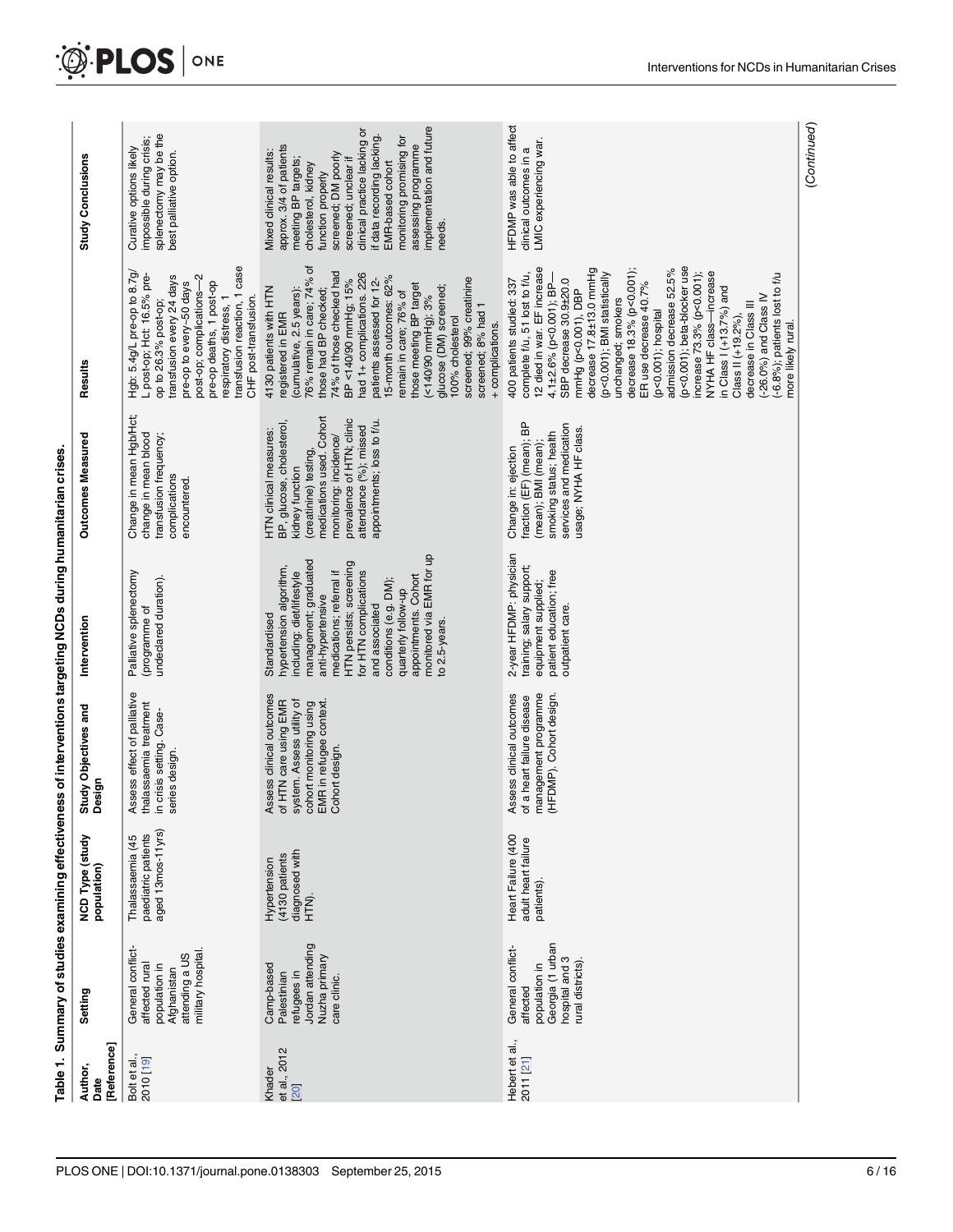| Study Conclusions              | Mixed clinical results: >half<br>of patients not receiving<br>proper PPBG checks; half<br>implementation and future<br>clinical practice lacking or<br>of those checked poorly-<br>if data recording lacking.<br>monitoring promising for<br>kidney function properly<br>controlled; cholesterol,<br>assessing programme<br>complications poorly<br>screened; unclear if<br>EMR-based cohort<br>screened; DM<br>needs.                                                                                       | more aggressive treatment<br>missing DM goals; loss to<br>f/u and complications rise<br>may be necessary. EMR-<br>based cohort monitoring<br>over time; data indicate<br>programme effects and<br>approx. one-quarter of<br>Mixed clinical results:<br>patients consistently<br>useful to highlight<br>future needs.                                                                                                              | broadly met; high numbers<br>factors. EMR-based cohort<br>highlight programme<br>effects and future needs.<br>widely; clinical goals not<br>success testing cohort<br>Mixed clinical results:<br>with associated risk<br>monitoring useful to                                                                                                                                                                                                                                                                                                                                                                                                                                    |
|--------------------------------|--------------------------------------------------------------------------------------------------------------------------------------------------------------------------------------------------------------------------------------------------------------------------------------------------------------------------------------------------------------------------------------------------------------------------------------------------------------------------------------------------------------|-----------------------------------------------------------------------------------------------------------------------------------------------------------------------------------------------------------------------------------------------------------------------------------------------------------------------------------------------------------------------------------------------------------------------------------|----------------------------------------------------------------------------------------------------------------------------------------------------------------------------------------------------------------------------------------------------------------------------------------------------------------------------------------------------------------------------------------------------------------------------------------------------------------------------------------------------------------------------------------------------------------------------------------------------------------------------------------------------------------------------------|
| Results                        | 70% remain in care; 42% of<br>10% had 1+ complications.<br>cholesterol screened; 99%<br>checked had PPBG $\leq$ 180<br>15-month outcomes: 61%<br>patients assessed for 12-<br>those meeting DM target<br>foot checked; no data on<br>creatinine screened; 3%<br>ophthalmology referrals;<br>(cumulative, 2.5 years):<br>checked; 50% of those<br>remain in care; 58% of<br>2851 patients with DM<br>+ complications. 117<br>those had 2h-PPBG<br>(≤180 mg/dl); 100%<br>registered in EMR<br>mg/dl; 18% had 1 | (PPBG ≤180 mg/dl) at 12-<br>trend = 43.5; $p < 0.001$ ); $71$<br>$24-736$ -months ( $\chi$ 2 test-for-<br>$24 - 736$ -months $(x2$ test-for-<br>assessed at 12-, 24-, and<br>78/71% meeting DM goal<br>24-/36-months; 7/14/15%<br>trend = $47.9$ ; $pc0.001$ ); $9/$<br>19/29% lost to f/u at 12-/<br>remaining in care at 12-/<br>with 1+ complications at<br>36-months: 72/64/61%<br>119 patients with DM<br>12-/24-/36-months. | cholesterol measured; 63%<br>have 1 + complications (OR<br>M:F = 1.6 (Cl 1.4-1.8;<br>p<0.001)); females more<br>p<0.001)); 99% had PPBG<br>be smokers (OR M:F $= 7.4$<br>(Cl 6.6–8.2; p<0.001)) and<br>had BP measured; 87% at<br>inactive (OR M:F = 1.8 (CI<br>1.6–1.9; p<0.001)) and to<br>100% had BMI measured;<br>care; males more likely to<br>cumulative; 2 years at 5<br>clinic): 78% remaining in<br>40% non-obese (<30 kg/<br>at goal (<200 mg/dl); 999<br>12550 patients with DM<br>(≤180 mg/dl); 99% had<br>$F = 0.34$ (CI 0.32-0.37<br>measured; 65% at goal<br>goal (<140/90 mmHg);<br>clinics, 3.5 years at 1<br>likely obese (OR M:<br>registered in EMR<br>m2). |
| Outcomes Measured              | Medications used. Cohor<br>appointments; loss to f/u.<br>2-hr post-prandial blood<br>glucose; BP, cholesterol<br>prevalence of DM; clinic<br>attendance (%); missed<br>(creatinine) testing; foot<br>ophthalmology referral.<br>monitoring: incidence/<br>DM clinical measures:<br>kidney function<br>assessment;                                                                                                                                                                                            | DM complications. Cohort<br>appointments; loss to f/u<br>glucose; BP, cholesterol,<br>(creatinine) testing; BMI;<br>prevalence of DM; clinic<br>2-hr post-prandial blood<br>attendance (%); missed<br>DM clinical measures:<br>Monitoring: baseline<br>kidney function                                                                                                                                                            | DM; clinic attendance (%);<br>(creatinine) testing; BMI;<br>2-hr post-prandial blood<br>glucose; BP, cholesterol<br>incidence/prevalence of<br>ophthalmology referral;<br>associated risk factors.<br>DM complications and<br>DM clinical measures:<br>missed appointments;<br>Cohort monitoring:<br>foot assessment;<br>kidney function<br>loss to f/u.                                                                                                                                                                                                                                                                                                                         |
| Intervention                   | algorithm, including: diet/<br>tollow-up appointments<br>Cohort monitored via<br>medications, including<br>lifestyle management;<br>associated conditions<br>(e.g.: HTN); quarterly<br>EMR up to 2.5 years<br>insulin if necessary;<br>graduated anti-DM<br>complications and<br>Standardised DM<br>screening for DM                                                                                                                                                                                         | algorithm, including: diet/<br>follow-up appointments<br>medications, including<br>EMR for up to 3 years.<br>lifestyle management<br>associated conditions<br>(e.g.: HTN); quarterly<br>Cohort monitored via<br>insulin if necessary;<br>graduated anti-DM<br>complications and<br>Standardised DM<br>screening for DM                                                                                                            | algorithm, including: diet/<br>complications and assoc<br>across 6 clinics (up to 2<br>medications, including<br>conditions (e.g.: HTN);<br>lifestyle management;<br>appointments. Cohort<br>years at 5 clinics, 3.5<br>years at 1 clinic).<br>insulin if necessary;<br>monitored via EMR<br>graduated anti-DM<br>quarterly follow-up<br>screening for DM<br>Standardised DM                                                                                                                                                                                                                                                                                                     |
| Study Objectives and<br>Design | Assess clinical outcomes<br>system. Assess utility of<br>EMR in refugee context<br>cohort monitoring using<br>of DM care using EMR<br>Cohort design.                                                                                                                                                                                                                                                                                                                                                         | complications of DM care<br>cohort monitoring using<br>EMR in refugee context<br>Assess 3-year utility of<br>Assess 12-, 24-, and<br>using EMR system.<br>36-month clinical<br>Cohort design.<br>outcomes and                                                                                                                                                                                                                     | monitoring using EMR in<br>care using EMR system<br>clinical outcomes of DM<br>refugee context across<br>Assess utility of cohort<br>clinics. Design: cohort<br>multiple primary care<br>characteristics and<br>cumulative patient<br>Assess new and                                                                                                                                                                                                                                                                                                                                                                                                                             |
| NCD Type (study<br>population) | (2851 patients with<br>Diabetes Mellitus<br>DM).                                                                                                                                                                                                                                                                                                                                                                                                                                                             | (119 patients with<br><b>Diabetes Mellitus</b><br>DM).                                                                                                                                                                                                                                                                                                                                                                            | with DM; focus on<br>registered cases)<br><b>Diabetes Mellitus</b><br>(12550 patients<br>288 newly                                                                                                                                                                                                                                                                                                                                                                                                                                                                                                                                                                               |
| Setting                        | Jordan attending<br>Nuzha primary<br>Camp-based<br>refugees in<br>Palestinian<br>care clinic.                                                                                                                                                                                                                                                                                                                                                                                                                | Jordan attending<br>Nuzha primary<br>Camp-based<br>Palestinian<br>refugees in<br>care clinic.                                                                                                                                                                                                                                                                                                                                     | Jordan attending<br>6 primary care<br>Camp-based<br>refugees in<br>Palestinian<br>clinics.                                                                                                                                                                                                                                                                                                                                                                                                                                                                                                                                                                                       |
| Reference<br>Author,<br>Date   | et al., 2012<br>Khader<br>22                                                                                                                                                                                                                                                                                                                                                                                                                                                                                 | et al., 2014<br>Khader<br>23                                                                                                                                                                                                                                                                                                                                                                                                      | et al., 2014<br>Khader<br>24                                                                                                                                                                                                                                                                                                                                                                                                                                                                                                                                                                                                                                                     |

Table 1. (Continued)

Table 1. (Continued)

(Continued)

(Continued)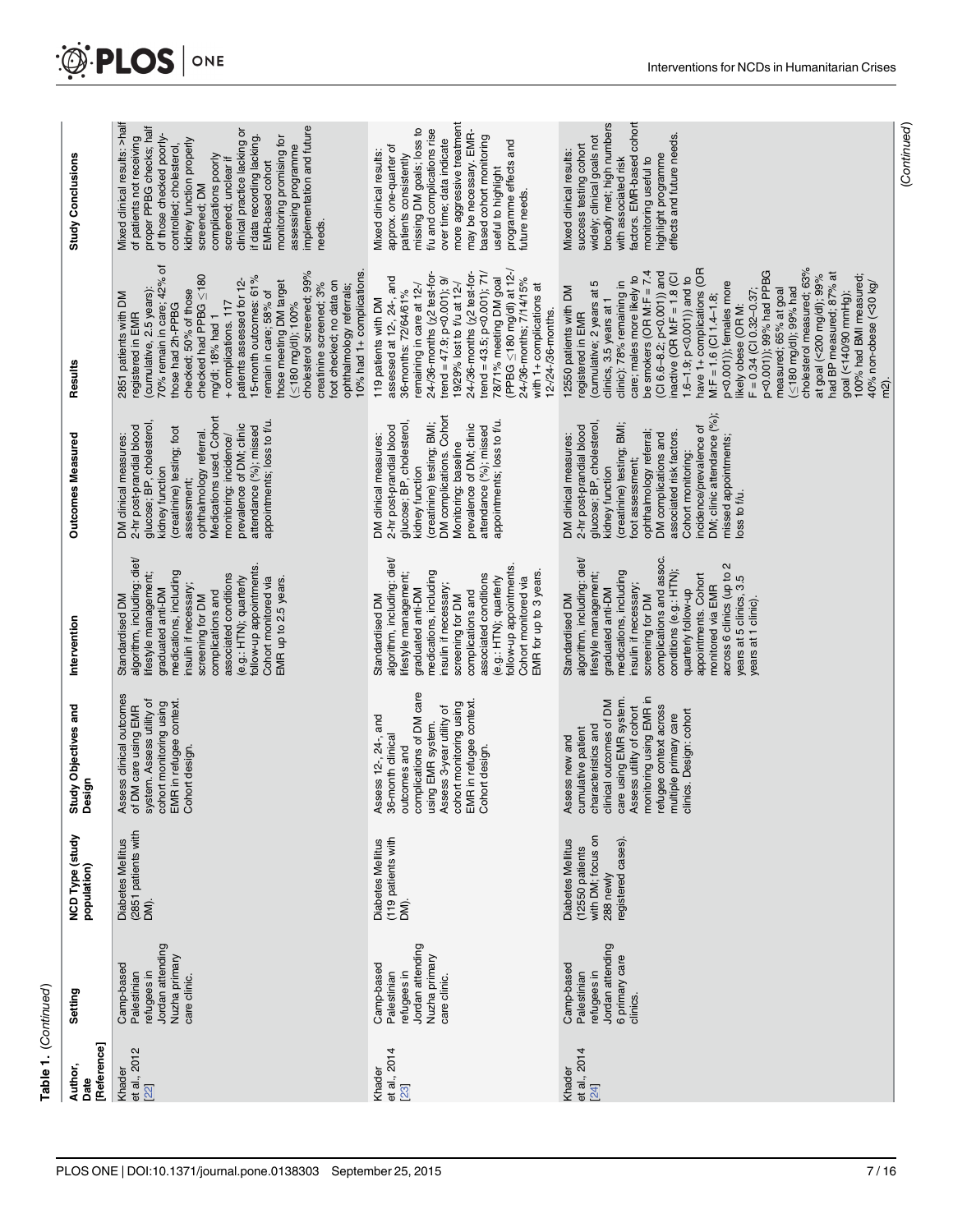| [Reference]<br>Author,<br>Date | Setting                                                                                                                    | NCD Type (study<br>population)                                                                                    | <b>Study Objectives and</b><br>Design                                                                                                                                                   | Intervention                                                                                                                                                                                                              | <b>Outcomes Measured</b>                                                                                                                                                                                                     | <b>Results</b>                                                                                                                                                                                                                                                                                                                                                                                                                                                                                                                                                                                                  | Study Conclusions                                                                                                                                                                                                                                |
|--------------------------------|----------------------------------------------------------------------------------------------------------------------------|-------------------------------------------------------------------------------------------------------------------|-----------------------------------------------------------------------------------------------------------------------------------------------------------------------------------------|---------------------------------------------------------------------------------------------------------------------------------------------------------------------------------------------------------------------------|------------------------------------------------------------------------------------------------------------------------------------------------------------------------------------------------------------------------------|-----------------------------------------------------------------------------------------------------------------------------------------------------------------------------------------------------------------------------------------------------------------------------------------------------------------------------------------------------------------------------------------------------------------------------------------------------------------------------------------------------------------------------------------------------------------------------------------------------------------|--------------------------------------------------------------------------------------------------------------------------------------------------------------------------------------------------------------------------------------------------|
| Sever et al.,<br>2004 [25]     | Marmara region of<br>General urban<br>earthquake in<br>Turkey (8 HD<br>affected by<br>population<br>and rural<br>centres). | responsible for 439<br>Chronic Kidney<br>Disease (8 HD<br>chronic kidney<br>patients with<br>disease).<br>centres | Assess clinical outcomes<br>damage. Interrupted time<br>affected by earthquake<br>naemodialysis centres<br>and infrastructure<br>series design.<br>thanges of                           | Haemodialysis                                                                                                                                                                                                             | Clinical outcomes: patient<br>nfrastructure: number of<br>centres: total number of<br>HD centres, machines,<br>Clinical outputs of HD<br>HD visits, % patients<br>receiving weekly HD.<br>weight, BP. HD<br>patients served. | Interdialytic weight gain: 2.9<br>79 (3mos) post-earthquake;<br>94 (3mos) post-earthquake;<br>earthquake; 175 (1wk), 239<br>(3mos) post-earthquake; %<br>7.2% 1wk-post-earthquake.<br>616/wk (1mo), and 729/wk<br>earthquake; 520/wk (1wk),<br>earthquake; 86 (1mo) and<br>earthquake; 74 (1mo) and<br>1wk-post-earthquake; BP<br>weekly HD: 2.3% pre- to<br>±1.1kg pre- to 2.6±1.1kg<br>8 HD centres assessed:<br>HD personnel: 112 pre-<br>sessions: 1093/wk pre-<br>$(1 \text{mo})$ , and 288 $(3 \text{mos})$<br>HD machines: 95 pre-<br>HD patients: 439 pre-<br>post-earthquake; HD<br>stable throughout. | gain not increased. Patient<br>treatment during disasters.<br>HD but interdialytic weight<br>Increase in once-weekly<br>significantly impairs HD<br>education and disaster<br>Infrastructure damage<br>planning may prevent<br>adverse outcomes. |
| Ryan, 1997<br>26               | Tibetan refugee in<br>communities in<br>northern India.<br>non-formal<br>refugee                                           | RA), in 14 matched<br>arthritis (24 OA, 4<br>patients with<br>Arthritis (28<br>pairs).                            | Compare limb mobility in<br>matched pairs of Tibetan<br>efugees with arthritis<br><b>Nestern medications.</b><br>after either traditional<br><b>Tibetan treatment or</b><br>RCT design. | treatment (3 months);<br>months); herbal pills;<br>arthritis treatment (3<br>behavioural advice;<br><b>Traditional Tibetan</b><br>dietary restriction;<br>Western arthritis<br><b>Indomethacin</b><br><b>Ibuprofen</b> or | via praxis-based scale (0-<br>pain assessed via Visual<br>Limb mobility assessed<br>5) for active movement;<br>Analogue Scale.                                                                                               | treatment.) Pain-Western<br>treatment led to better pain<br>greater improvement in 12<br>14 matched pairs; 2 pairs<br>treatment; 0.57 (SD 0.33)<br>Limb mobility: Traditional<br>Tibetan treatment led to<br>improvement 1.39 (SD<br>improvement (data not<br>points using Western<br>were a draw; Mean<br>0.59) points using<br>traditional Tibetan<br>given).                                                                                                                                                                                                                                                 | via limb mobility. RCTs are<br>treatment when assessed<br>practicable in traditional<br>treatment led to better<br>compared to Western<br>arthritis improvement<br><b>Traditional Tibetan</b><br>settings.                                       |
|                                |                                                                                                                            |                                                                                                                   |                                                                                                                                                                                         |                                                                                                                                                                                                                           |                                                                                                                                                                                                                              | Acronyms: BMI–body mass index; BP–blood pressure; DBP–diastolic blood pressure; DM–diabetes mellitus; EF–ejection fraction; EMR–electronic medical record; ER–emergency<br>income country; mmHg-millimetres of mercury; NCD-non-communicable disease; NYHA HF class-New York Heart Association heart failure classification; OA-osteoarthritis; OR-<br>room; f/u-follow-up; Hct-haematocrit; HD-haemodialysis; HFDMP-heart failure disease management programme; Hgb-haemoglobin; HTN-hypertension; LMIC-low/middle-                                                                                            |                                                                                                                                                                                                                                                  |

n des ratio; PPBG–post-prandial blood glucose; RA–rheumatoid arthritis; RCT–randomised controlled trial; Ref#—reference; SBP–systolic blood pressure; SD–standard deviation.<br>Odds ratio; PPBG–post-prandial blood glucose; RA

—reference; SBP–systolic blood pressure; SD–standard deviation.

odds ratio; PPBG–post-prandial blood glucose; RA–rheumatoid arthritis; RCT–randomised controlled trial; Ref#

doi:10.1371/journal.pone.0138303.t001

doi:10.1371/journal.pone.0138303.t001

Table 1. (Continued)

Table 1. (Continued)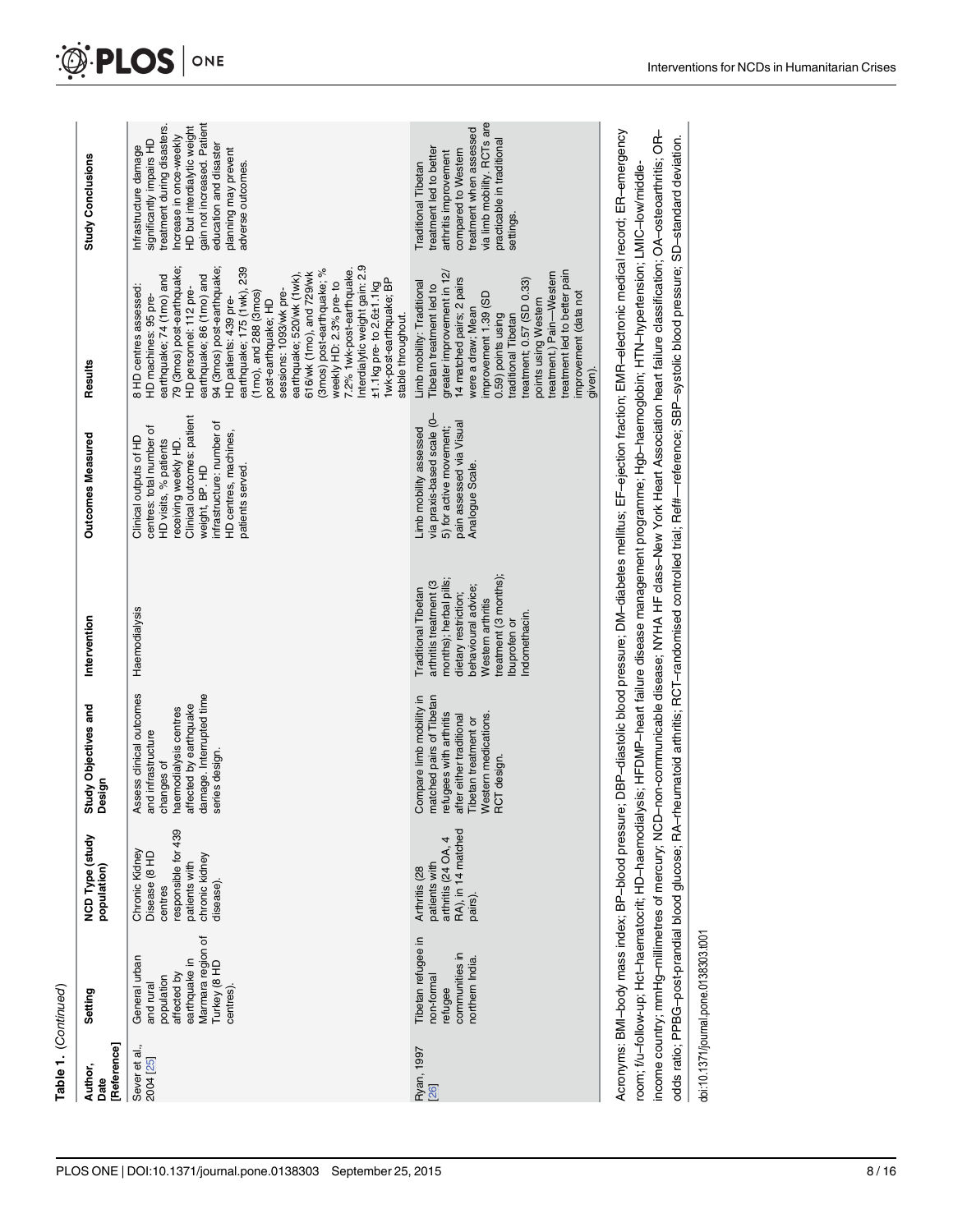[\[23](#page-14-0)] gave any information on sources of funding, and even then only in the online version of the article.

The RCT study from India[\[26\]](#page-14-0) was assessed using the Cochrane Risk of Bias Tool and was judged to have a high risk of selection, performance, and detection bias, primarily due to the study's lack of blinding. The study used an open enrolment process and all members of the research team appear to have had knowledge of patients' treatment. Although outcome reporting was a strength of the study, there was an overall high risk of additional biases given that a single non-blinded researcher assessed the outcomes. Further deficiencies surrounded the reporting of the randomisation process, which was not described in any detail. Further details on the scoring for individual studies are given in S<sub>2</sub> File and S<sub>3</sub> File.

#### Synthesis of results

Cardiovascular diseases were assessed via two cohort studies–one in Georgia examining a heart failure disease management programme[\[21\]](#page-14-0) and one in Jordan examining hypertension care among Palestinian refugees.[[20](#page-14-0)] The contexts of these two studies differed in the sense that the study in Georgia was examining the effectiveness of a health programme that then experienced the outbreak of war during the intervention, while the study in Jordan took place in a longterm refugee setting that was relatively stable during the study period. Both studies focused on the implementation of disease management algorithms in settings of humanitarian crisis and attempted to highlight both the feasibility and challenges of such programmes.

In the study in Georgia by Hebert et al., [\[21\]](#page-14-0) the heart failure disease management programme saw some success among its 400 patients by demonstrating a statistically significant increase in ejection fraction—the fraction of blood volume exiting the heart's ventricles with each heartbeat, which tends to decrease in the most common types of heart failure—and a statistically significant decrease in blood pressure over the course of the 2-year programme. Ejection fraction improved by  $4.1\pm2.6\%$  (p<0.001) and systolic and diastolic blood pressures decreased by 30.9±20.0 mmHg and 17.8±13.0 mmHg, respectively (p<0.001 for both). The intervention also demonstrated a decrease in smoking rates and in emergency room visits and hospitalisations. Heart failure classification also improved.

The study by Khader et al. on a hypertension management programme in Jordan had mixed clinical results, with approximately three quarters of patients meeting blood pressure targets.[\[20\]](#page-14-0) The intervention focused on the method of cohort monitoring by using an electronic medical record system to enrol patients in a cohort that could be studied over time. The monitoring allowed researchers to also assess if goals of care were being met, both with respect to hypertension care goals such as blood pressure monitoring and with respect to associated diseases such as hypercholesterolaemia and diabetes. Results were mixed; among a sub-cohort of 226 patients assessed for 12–15 months, 100% were screened for high cholesterol but only 3% were screened for diabetes using a glucose blood test. The study authors concluded that the interventions were an improvement on baseline care in both settings. However, no comparison group was included.

Three cohort studies, all by Khader et al., focused on diabetes care among Palestinian refugees in long-term refugee settings in Jordan.  $[22-24]$  $[22-24]$  $[22-24]$  All three studies conducted very similar interventions consisting of a standardised diabetes protocol and assessment of patient outcomes and programme outputs via electronic medical records-based cohort monitoring. The concept was very similar as well to the aforementioned study targeting hypertension in a similar patient population with the initial DM study essentially mirroring that design.[\[20\]](#page-14-0) The subsequent two diabetes studies differed in terms of follow-up and scope, with one study[[23\]](#page-14-0) focusing on 12-, 24-, and 36-month outcomes, and the other on the expansion of the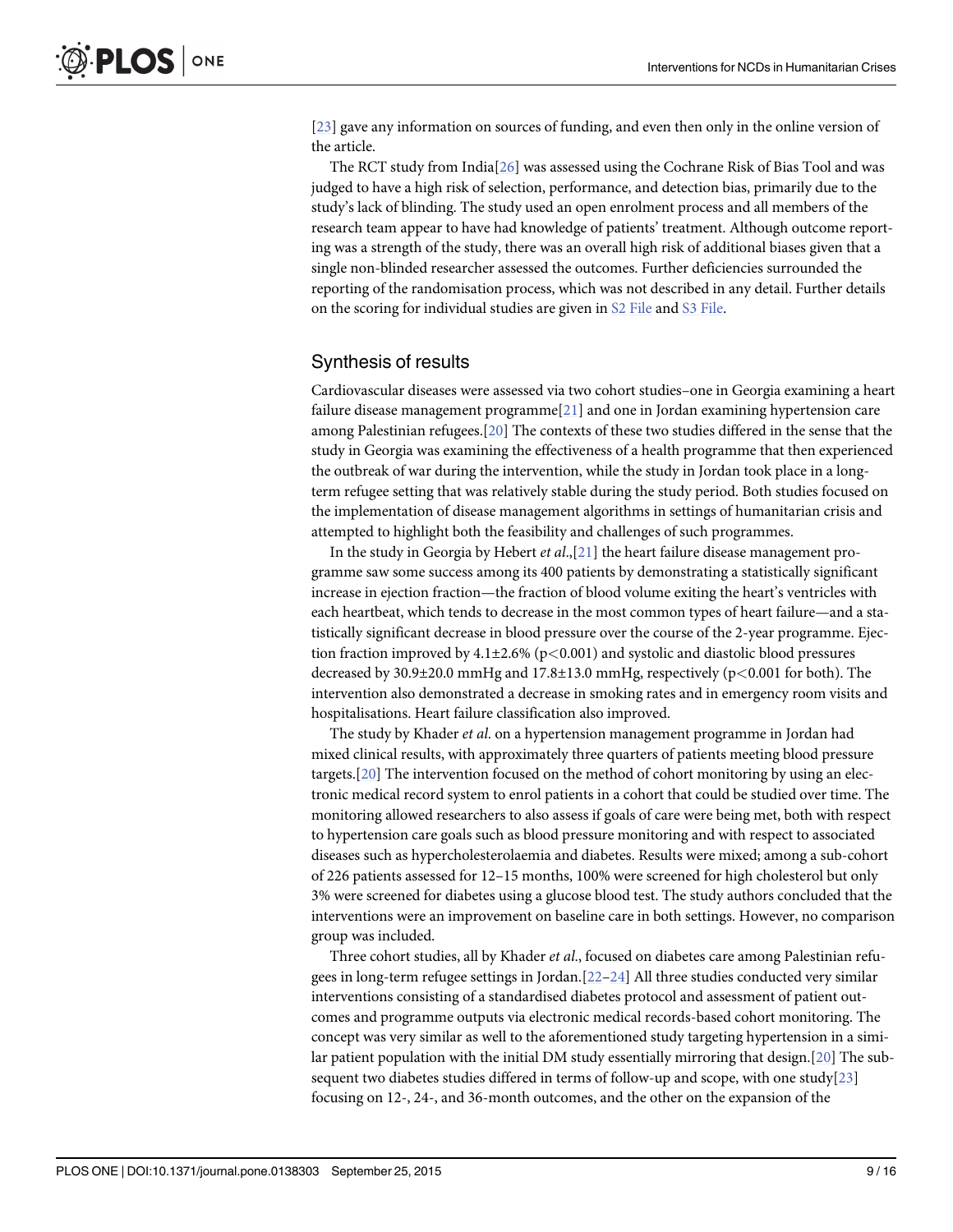programme from one clinic to six.[\[24\]](#page-14-0) While the Khader et al. studies had similar designs and settings, it was confirmed via correspondence with the studies' authors that the populations of each study differed. For this reason—and because this review featured descriptive analysis rather than meta-analysis—it was felt that inclusion of each study for analysis was appropriate.

In general, the diabetes studies claimed an improvement in the programme over time. Earlier assessment of the programme [[22](#page-14-0)] found that over half of patients were not receiving postprandial blood glucose checks and that those checked only demonstrated proper diabetes control  $\left\langle \langle \rangle = 180 \text{mg/dl} \right\rangle$  half of the time. Subsequent assessment described in 2014[[24\]](#page-14-0) found that most programme outputs had improved, with nearly all patients attending clinic meeting the blood testing goals. However, other treatment goals, specifically foot examination and ophthalmology referral, that were problematic during the earlier study did not continue to be assessed in the subsequent studies. These studies also found that loss to follow-up rose over time ( $\Gamma^2$ ) test-for-trend =  $43.5$ ; p<0.001). Nevertheless, the study authors contend that having a monitored cohort using an electronic medical record-based system could allow for improved retention of patients through more proactive patient monitoring.

Chronic kidney disease was assessed by one retrospective study from Sever et al. in the Marmara region of Turkey in the aftermath of an earthquake.[[25](#page-14-0)] This study focused on both the infrastructure changes and clinical patient outcomes of providing haemodialysis to patients with severe chronic kidney disease. The study found that infrastructure for providing haemodialysis was affected by the earthquake, with an acute decrease in haemodialysis centres, machines available, personnel, and subsequently numbers of haemodialysis treatments provided. Gradually these numbers improved during follow-up. The initial earthquake also led to an increase in the number of patients receiving once-weekly (i.e., less frequent) haemodialysis.

Despite the infrastructure challenges, the authors found that mean interdialytic weight gain—the amount of weight patients gain between treatments, typically fluid weight due to poor blood filtration and urine production—actually decreased from a pre-earthquake 2.9±1.1 kg to 2.6±1.1 kg 1-week post-earthquake, despite the increased numbers of patients receiving haemodialysis less frequently. Moreover, the blood pressures of patients studied remained stable throughout the study period. The authors contend that adequate patient education regarding disaster preparedness and fluid restriction likely helped mitigate poor patient outcomes, although no comparison between the baseline health status of patients able to seek care after the earthquake and the status of the larger number of patients receiving haemodialysis before the earthquake was conducted.

The only RCT eligible for inclusion in this systematic review studied changes in limb mobility among 14 matched pairs of arthritis patients living in a stable Tibetan refugee setting in northern India.[\[26](#page-14-0)] In this open, non-blinded RCT, patients were randomised to receive three months of either traditional Tibetan arthritis treatments (herbal pills, dietary restriction, and behavioural advice) or Western medication (ibuprofen or indomethacin). In 12 of 14 pairs, the traditional Tibetan treatment led to greater improvement in limb mobility, and in the remaining 2 pairs the treatments performed equally well. Although they have not presented the data, the authors do suggest that pain control was better with the Western treatment than the traditional treatment. The authors state that a secondary objective of the study was to examine the process of conducting an RCT on traditional treatment options, although the authors do not comment specifically on the nuances of conducting an RCT in unstable settings.

One case series study by Bolt et al. examined thalassaemia among 45 paediatric Afghan patients seeking care at a United States-managed military hospital in a chronic crisis setting in Afghanistan.[\[19\]](#page-13-0) The research team provided the intervention—palliative splenectomy—with the rationale that more curative treatment (e.g. stem-cell transplantation) would not be feasible in the Afghan context. The study reported an improvement in anaemia with mean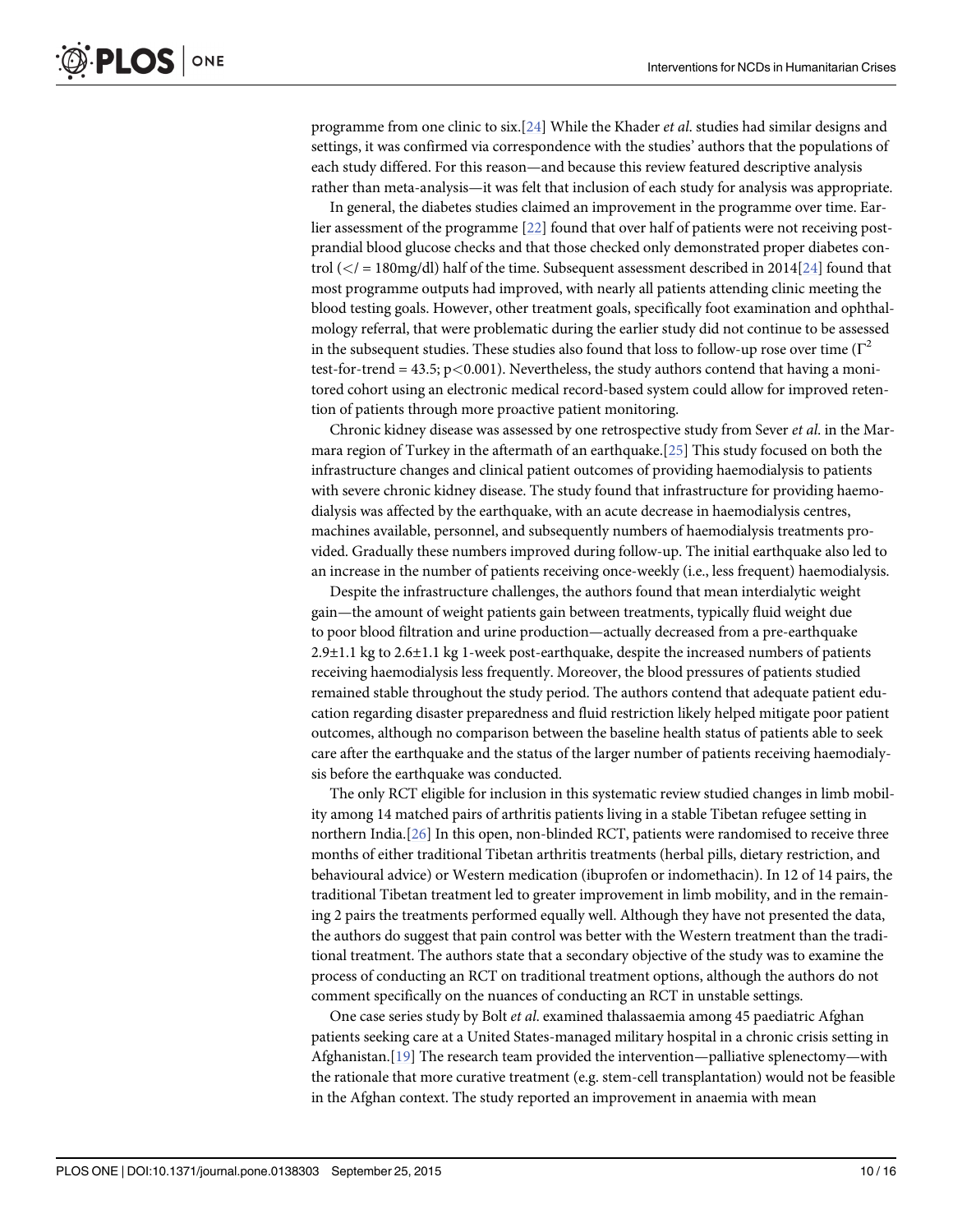<span id="page-10-0"></span>haemoglobin levels rising from 5.4g/L pre-operatively to 8.7g/L post-operatively. Furthermore, frequency of blood transfusion decreased from every 24 days to approximately every 50 days before and after surgery. The authors state that families were pleased with the improvements during follow-up, although patient-specific data, confidence intervals, and specifics regarding follow-up were not provided.

# **Discussion**

To the best of our knowledge, this is the first systematic review to examine the evidence of effectiveness of interventions targeting NCDs in humanitarian crises. It highlights major gaps in evidence on NCD interventions in humanitarian crises, with only eight studies meeting inclusion criteria. While the selected studies addressed a range of NCDs, there were some notable absences—particularly studies for cancer treatment and respiratory diseases. In the case of cancer, the challenges of financing and sustaining cancer care for Syrian refugees have been highlighted and further research is required on these issues.[[27](#page-14-0)] In addition, none of the studies examined the effectiveness of NCD prevention activities despite prevention being central to global efforts to tackle NCDs,[[9\]](#page-13-0) the potential risk-factors for NCDs in crisis and fragile settings,[[28\]](#page-14-0) and humanitarian agencies noting the importance of NCD prevention activities.[[29\]](#page-14-0) Nor did any study prioritise preparedness for crises in relation to NCD management. Geographically, the studies predominantly focused on the Middle East (which is understandable given the greater burden of NCDs in the region), and studies in more resource poor settings with weaker health systems are required. There was also a high risk of bias in the identified studies.

While it is unwise to draw any definitive conclusions from such a small body of evidence, there were a number of findings that warrant further discussion. First is the apparent success of algorithm-based interventions. In Georgia, the improved clinical outcomes and use of appropriate medication showed the effectiveness of the heart failure disease management programme there.[\[21\]](#page-14-0) Diabetes care was also implemented using an algorithm in Palestinian refugee clinics in Jordan.[\[22](#page-14-0)–[24](#page-14-0)] Here too, the advantage of specific clinical measures led to improvement in programmatic outputs over the years of follow-up. Alongside streamlined clinical measures, it may be beneficial to include certain NCD medications on essential medication lists to facilitate their accessibility and use during a crisis. Second, the benefit of cohort monitoring using electronic medical records was highlighted.[\[20](#page-14-0), [22](#page-14-0)–[24\]](#page-14-0) These studies were originally derived from similar cohort monitoring research conducted with other chronic diseases such as tuberculosis and HIV,[[30](#page-14-0)–[33](#page-14-0)] and it has been suggested links between NCDs and other chronic disease programmes such as tuberculosis and HIV could facilitate this monitoring as well as hasten implementation of NCD-focussed programmes.[[34](#page-14-0)] The systematic collection of baseline and routine NCD data over time should be strongly supported, and agencies such as UNHCR have now begun implementing a standardised health information system for refugees.[\[35\]](#page-14-0) Ideally, this monitoring should be done electronically, and given the trend toward cheaper and more mobile electronic options, the incorporation of electronic medical record technology appears to hold promise for the rapid implementation of cohort monitoring during crisis. Third, the studies also highlight the importance of capacity-building and preparation of local health staff and patients in effecting good clinical practice,[[21](#page-14-0)] monitoring processes,[[24](#page-14-0)] and supporting medication adherence and adaptability among patients.

In addition to the limited number of studies, the strength and quality of the existing evidence was also generally quite limited. Most of the studies used cohort study designs and while some were able to consistently follow-up over time in order to measure changes in NCD outcomes, none included a comparison group not receiving the tested intervention. This omission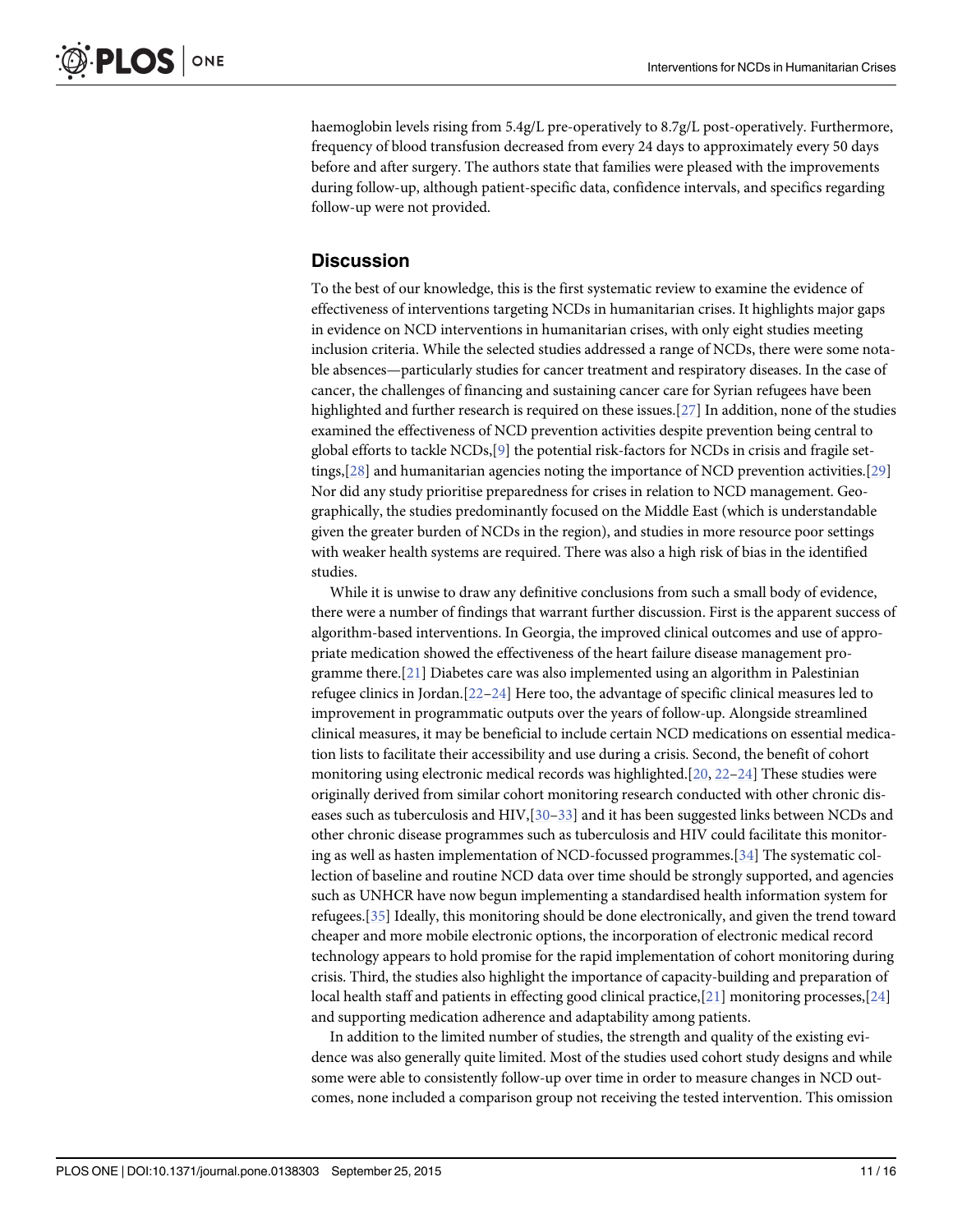<span id="page-11-0"></span>therefore limits conclusions on the effectiveness of the intervention. Where logistically and ethically appropriate, it would be of considerable value to include some form of comparison group in order to formulate a more robust assessment of the intervention effectiveness. The use of stepped wedge designs may be a useful approach to follow in such settings.[[36](#page-14-0)] Where the use of controls is not possible, statistical methods such as interrupted time-series analysis could prove useful.[\[37\]](#page-14-0)

Other common weaknesses include lack of discussion on how missing data were addressed, and also on other potential biases in study designs and analyses. For example, the haemodialysis study in Turkey[ $25$ ] was prone to recall bias as each time point analysed was based on questionnaires sent six months after the earthquake. The RCT examining arthritis[[26](#page-14-0)] was weakened in its claims by a lack of blinding. Adequate patient follow-up was another area of weakness. While loss to follow-up may be expected in the volatile and transient settings of humanitarian crisis, the lack of analysis to address it is problematic. Adjusting for potential cofounding was also not conducted (and this was further undermined by the lack of control groups).

There are also issues regarding the appropriateness and generalisability of some of the studies for other humanitarian contexts. For example, while the thalassaemia study for civilians in Afghanistan provided an intervention that was tailored toward the resources and context of Afghanistan, it nevertheless took place in a well-resourced US military hospital.[[19](#page-13-0)] A number of the studies  $[20, 22-24, 26]$  $[20, 22-24, 26]$  $[20, 22-24, 26]$  $[20, 22-24, 26]$  $[20, 22-24, 26]$  $[20, 22-24, 26]$  $[20, 22-24, 26]$  $[20, 22-24, 26]$  $[20, 22-24, 26]$  were conducted in long-term refugee settlements that were relatively stable and so there is little evidence from more insecure and volatile settings.

The lack of cost considerations across all studies further limits the generalisability of the evidence. While cost-effective interventions targeting NCDs in LMICs have been developed,[[9,](#page-13-0) [38\]](#page-14-0) further work needs to be done to better understand the feasibility and cost of NCD interventions in humanitarian crises given their different resources and the inherent security and logistical constraints in such settings. Such information on costs and financing of NCDs is crucial to address operational and ethical issues relating to the sustainability of providing NCD care in such settings—particularly in relation to tension between commencing long-term NCD care and the shorter-term mandates of many humanitarian agencies.

Most of the evidence identified in this review is from relatively stable settings. This highlights the challenges to implementing rigorous research during an acute crisis giving the security and resource constraints and rapid population movement. However, previous longitudinal research with conflict-affected populations in volatile contexts on treatment for chronic conditions such as HIV has shown that such research is possible.[\[39](#page-15-0)] Given the time constraints in such settings, planning research designs in advance, pre-approving protocols, and using innovative designs that can also be rapidly implemented is recommended (e.g. using routine NCD data for cohort designs or stepped wedge designs as services are rolled out). Ethical concerns regarding intervening on conditions that require long-term care when the humanitarian response may be brief must be considered within the humanitarian and research communities, but the ethical implications of withholding an intervention or researching its effectiveness must also be strongly considered. Humanitarian donor agencies should also consider longerterm funding cycles and greater financial support for impact evaluation in order to understand the actual effectiveness of the health interventions they fund. Operational humanitarian agencies should also give greater priority to research and impact evaluation for NCDs, following the example of agencies such as Médecins Sans Frontières who have placed a relatively strong emphasis on rigorous operational research. Stronger links should also be fostered between humanitarian agencies and academia to strengthen NCD research in humanitarian contexts, and recent initiatives on this such as R2HC are to be welcomed.[\[40\]](#page-15-0)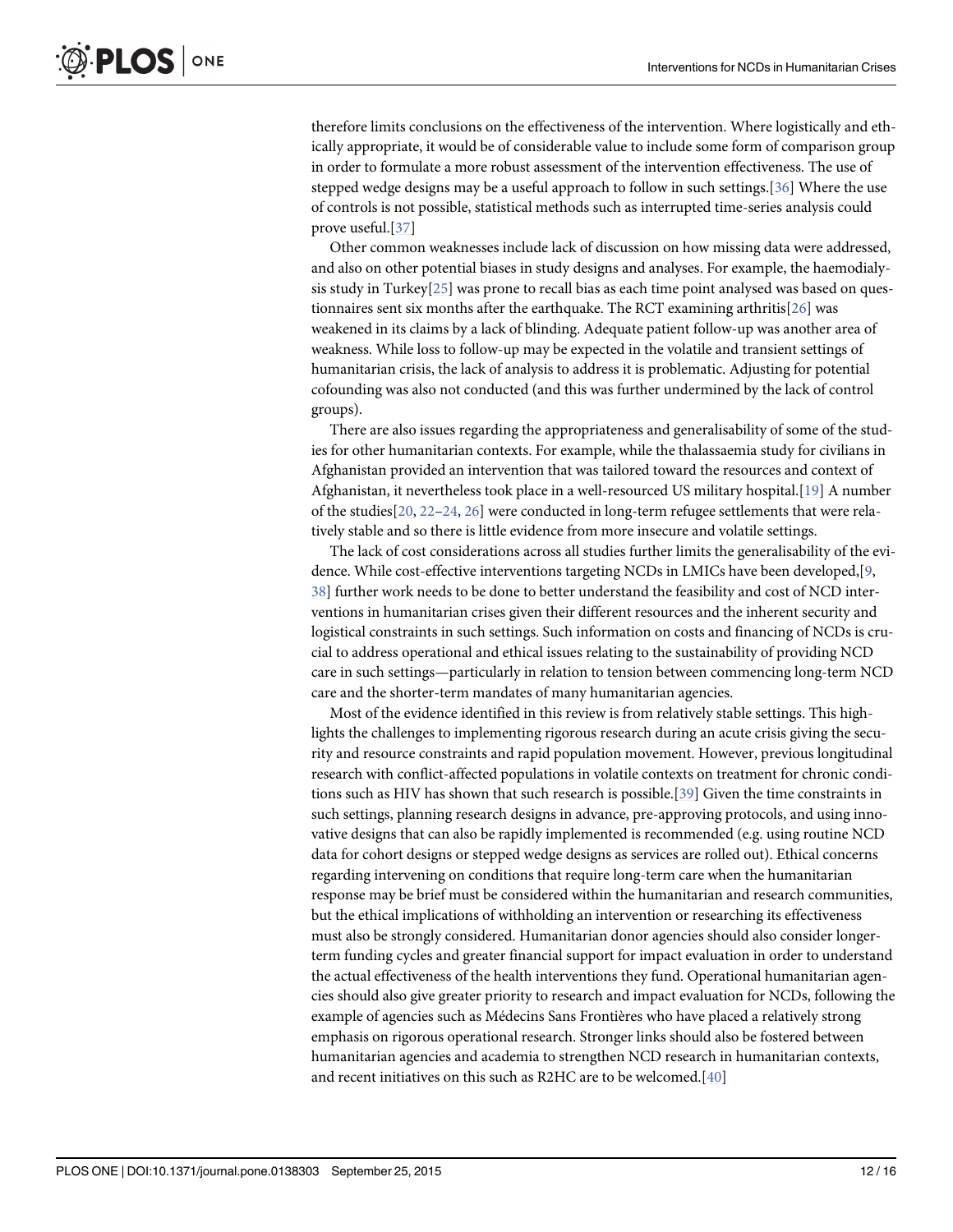# <span id="page-12-0"></span>Limitations

Only descriptive analysis was used, but alternative methods such as meta-analysis were not appropriate because of the multiple outcomes, interventions, study types, and the limited number of studies. The review searched only quantitative studies as the focus was on the effectiveness of interventions, and only studies from 1980 onward were included. Analysis of qualitative research examining aspects such as health care provider and user perspectives on NCD interventions in humanitarian crises would be extremely valuable. There is also the possibility that humanitarian agencies may not have published all their existing research (either as published or grey literature), and it is difficult to ascertain the potential levels of such non-publication. We could have tried hand searching humanitarian agency reports to attempt to find additional studies. However, our prior experience and discussions with humanitarian agency staff suggest it would be extremely unlikely to yield any further studies that would not have been published in scientific journals. The NOS tool used for the quality assessment in this review has been criticized for limited inter-rater reliability.[\[41\]](#page-15-0) We did not observe any substantial discrepancies between quality assessors for this review but did not calculate inter-rater reliability.

# **Conclusions**

Research during humanitarian crises is inherently difficult. Researching NCDs is arguably even harder as their chronic nature tends to demand more substantial follow-up. Nevertheless, this review has highlighted an urgent need to substantially expand research on NCD interventions in humanitarian crises given their growing disease burden. Currently available studies represent an attempt to rectify this knowledge gap but are few in number and of relatively limited quality. The findings point toward the success of standardised algorithms that can be implemented consistently and monitored via patient tracking using electronic medical records. Key research needs include: a better understanding of NCD delivery models in more acute and early recovery settings; using comparison groups (where appropriate); analysing the costs and sustainability of interventions; and developing methods to minimize bias in setting where standard randomised control studies are not feasible. Such work would support the generalisability of NCD intervention findings and provide much needed guidance in this neglected field.

#### Supporting Information

[S1 File.](http://www.plosone.org/article/fetchSingleRepresentation.action?uri=info:doi/10.1371/journal.pone.0138303.s001) Table. Search terms. (DOCX)

[S2 File.](http://www.plosone.org/article/fetchSingleRepresentation.action?uri=info:doi/10.1371/journal.pone.0138303.s002) Table. Quality assessment of observational studies using NOS criteria. (DOCX)

[S3 File.](http://www.plosone.org/article/fetchSingleRepresentation.action?uri=info:doi/10.1371/journal.pone.0138303.s003) Table. Quality assessment of RCT study using Cochrane Risk of Bias Assessment Tool. (DOCX)

[S4 File.](http://www.plosone.org/article/fetchSingleRepresentation.action?uri=info:doi/10.1371/journal.pone.0138303.s004) Table. PRISMA Checklist. (DOC)

[S5 File.](http://www.plosone.org/article/fetchSingleRepresentation.action?uri=info:doi/10.1371/journal.pone.0138303.s005) Original dataset. (XLSX)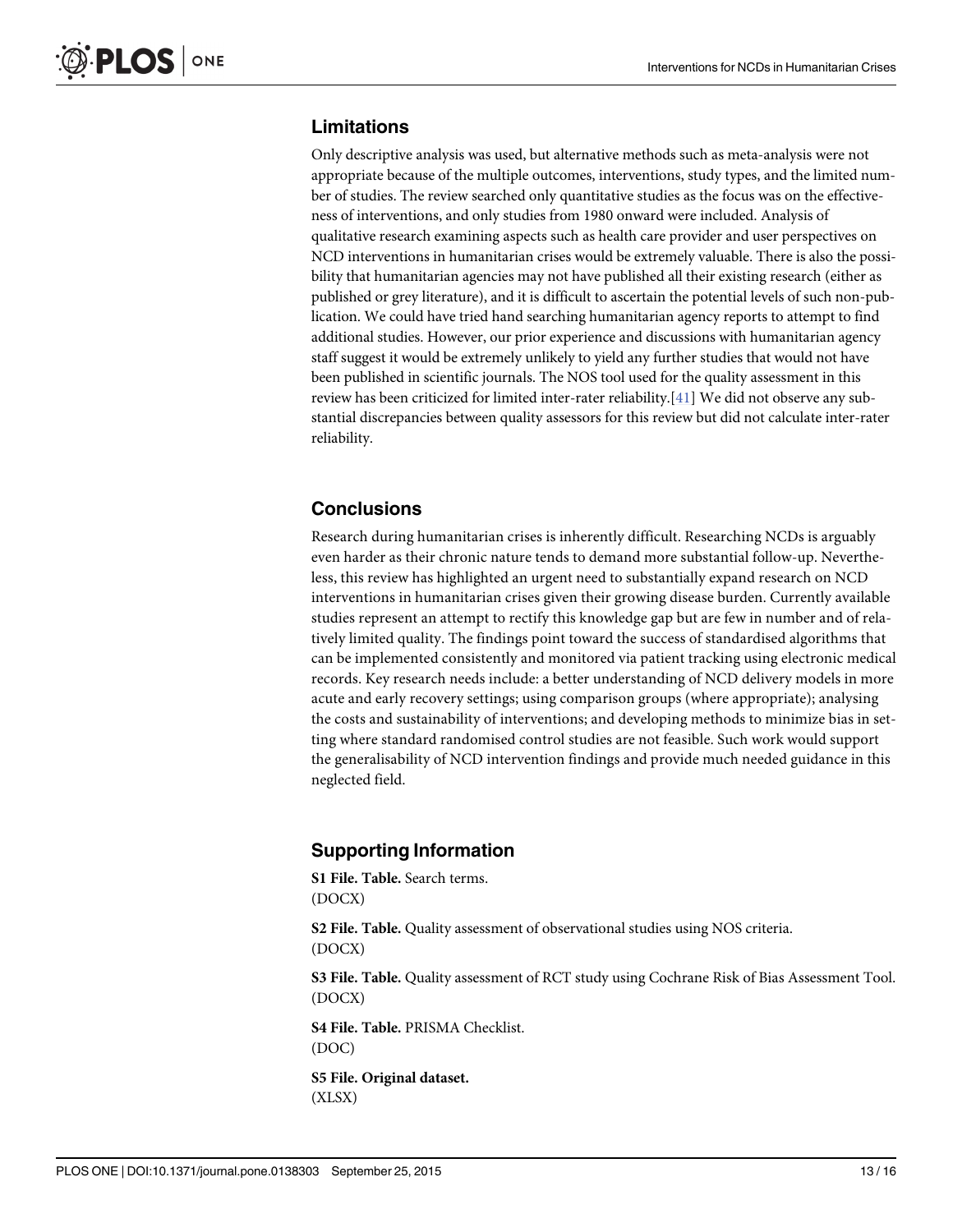# <span id="page-13-0"></span>Author Contributions

Conceived and designed the experiments: AR AK PP KB BR. Performed the experiments: AR AK PP BR. Analyzed the data: AR AK PP BR. Contributed reagents/materials/analysis tools: AR AK PP BR. Wrote the paper: AR AK PP KB BR.

#### References

- [1.](#page-1-0) Lozano R, Naghavi M, Foreman K, Lim S, Shibuya K, Aboyans V, et al. Global and regional mortality from 235 causes of death for 20 age groups in 1990 and 2010: a systematic analysis for the Global Burden of Disease Study 2010. The Lancet. 2013; 380(9859):2095–128.
- [2.](#page-1-0) Kontis V, Mathers CD, Rehm J, Stevens GA, Shield KD, Bonita R, et al. Contribution of six risk factors to achieving the 25x25 non-communicable disease mortality reduction target: a modelling study. Lan-cet. 2014; 384(9941):427-37. doi: [10.1016/S0140-6736\(14\)60616-4](http://dx.doi.org/10.1016/S0140-6736(14)60616-4) PMID: [24797573](http://www.ncbi.nlm.nih.gov/pubmed/24797573).
- [3.](#page-1-0) Holmes MD, Dalal S, Volmink J, Adebamowo CA, Njelekela M, Fawzi WW, et al. Non-communicable diseases in sub-Saharan Africa: the case for cohort studies. PLoS medicine. 2010; 7(5):e1000244. doi: [10.1371/journal.pmed.1000244](http://dx.doi.org/10.1371/journal.pmed.1000244) PMID: [20485489](http://www.ncbi.nlm.nih.gov/pubmed/20485489)
- [4.](#page-1-0) United Nations High Commissioner for Refugees. UNHCR Global Trends 2013. 2014.
- [5.](#page-1-0) Spiegel PB, Checchi F, Colombo S, Paik E. Health-care needs of people affected by conflict: future trends and changing frameworks. The Lancet. 2010; 375(9711):341–5.
- [6.](#page-1-0) Lozano R, Naghavi M, Foreman K, Lim S, Shibuya K, Aboyans V, et al. Global and regional mortality from 235 causes of death for 20 age groups in 1990 and 2010: a systematic analysis for the Global Burden of Disease Study 2010. Lancet. 2012; 380(9859):2095–128. doi: [10.1016/S0140-6736\(12\)61728-](http://dx.doi.org/10.1016/S0140-6736(12)61728-0) [0](http://dx.doi.org/10.1016/S0140-6736(12)61728-0) PMID: [23245604](http://www.ncbi.nlm.nih.gov/pubmed/23245604).
- [7.](#page-1-0) Demaio A, Jamieson J, Horn R, de Courten M, Tellier S. Non-communicable diseases in emergencies: a call to action. PLoS currents. 2013; 5. doi: [10.1371/currents.dis.](http://dx.doi.org/10.1371/currents.dis.53e08b951d59ff913ab8b9bb51c4d0de) [53e08b951d59ff913ab8b9bb51c4d0de](http://dx.doi.org/10.1371/currents.dis.53e08b951d59ff913ab8b9bb51c4d0de) PMID: [24056956;](http://www.ncbi.nlm.nih.gov/pubmed/24056956) PubMed Central PMCID: PMC3775888.
- [8.](#page-1-0) Amara AH, Aljunid SM. Noncommunicable diseases among urban refugees and asylum-seekers in developing countries: A neglected health care need. Globalization and Health. 2014; 10(1). doi: [http://](http://dx.doi.org/10.1186/1744-8603-10-24) [dx.doi.org/10.1186/1744-8603-10-24](http://dx.doi.org/10.1186/1744-8603-10-24). PMID: [2014240896.](http://www.ncbi.nlm.nih.gov/pubmed/2014240896)
- [9.](#page-1-0) World Health Organization. Global action plan for the prevention and control of noncommunicable diseases 2013–2020. 2013.
- [10.](#page-1-0) Kayabu B, Clarke M. The use of systematic reviews and other research evidence in disasters and related areas: preliminary report of a needs assessment survey. PLoS currents. 2013; 5. doi: [10.1371/](http://dx.doi.org/10.1371/currents.md.2cc69a1dae4be7dfe2bcb420024ea865) [currents.dis.ed42382881b3bf79478ad503be4693ea](http://dx.doi.org/10.1371/currents.md.2cc69a1dae4be7dfe2bcb420024ea865) PMID: [23378935](http://www.ncbi.nlm.nih.gov/pubmed/23378935)
- [11.](#page-2-0) Blanchet VS K, Ramesh A, Frison S, Warren E, Hossain M, Roberts B. An evidence review of research on health interventions in humanitarian crises. Cardiff, UK: Enhancing Learning and Research for Humanitarian Assistance (ELRHA), 2014.
- [12.](#page-2-0) Moher D, Liberati A, Tetzlaff J, Altman DG. Preferred reporting items for systematic reviews and metaanalyses: the PRISMA statement. Annals of internal medicine. 2009; 151(4):264–9. PMID: [19622511](http://www.ncbi.nlm.nih.gov/pubmed/19622511)
- [13.](#page-2-0) Tol WA, Barbui C, Galappatti A, Silove D, Betancourt TS, Souza R, et al. Mental health and psychosocial support in humanitarian settings: linking practice and research. Lancet. 2011; 378(9802):1581–91. doi: [10.1016/S0140-6736\(11\)61094-5](http://dx.doi.org/10.1016/S0140-6736(11)61094-5) PMID: [22008428;](http://www.ncbi.nlm.nih.gov/pubmed/22008428) PubMed Central PMCID: PMC3985411.
- [14.](#page-3-0) Stang A. Critical evaluation of the Newcastle-Ottawa scale for the assessment of the quality of nonrandomized studies in meta-analyses. European journal of epidemiology. 2010; 25(9):603–5. doi: [10.](http://dx.doi.org/10.1007/s10654-010-9491-z) [1007/s10654-010-9491-z](http://dx.doi.org/10.1007/s10654-010-9491-z) PMID: [20652370.](http://www.ncbi.nlm.nih.gov/pubmed/20652370)
- [15.](#page-3-0) Wells GA, Shea B, O'Connell D, Peterson J, Welch V, Losos M, et al. The Newcastle-Ottawa Scale (Nos) For Assessing The Quality Of Nonrandomised Studies In Meta-Analyses 2014 [8 June 2015]. Available from: [http://www.ohri.ca/programs/clinical\\_epidemiology/oxford.asp.](http://www.ohri.ca/programs/clinical_epidemiology/oxford.asp)
- 16. Deeks JJ, Dinnes J, D'Amico R, Sowden AJ, Sakarovitch C, Song F, et al. Evaluating non-randomised intervention studies. Health technology assessment. 2003; 7(27):iii–x, 1–173. PMID: [14499048.](http://www.ncbi.nlm.nih.gov/pubmed/14499048)
- [17.](#page-3-0) Higgins JP, Green S. Cochrane Handbook For Systematic Reviews Of Interventions Wiley Online Library, 2008.
- [18.](#page-3-0) Higgins JP, Altman DG, Gotzsche PC, Juni P, Moher D, Oxman AD, et al. The Cochrane Collaboration's tool for assessing risk of bias in randomised trials. Bmj. 2011; 343:d5928. doi: [10.1136/bmj.](http://dx.doi.org/10.1136/bmj.d5928) [d5928](http://dx.doi.org/10.1136/bmj.d5928) PMID: [22008217;](http://www.ncbi.nlm.nih.gov/pubmed/22008217) PubMed Central PMCID: PMC3196245.
- [19.](#page-3-0) Bolt MJD, Schoneboom BA. Operative splenectomy for treatment of homozygous thalassemia major in afghan children at a US military hospital. AANA Journal. 2010; 78(2):129–33. PMID: [2010245851.](http://www.ncbi.nlm.nih.gov/pubmed/2010245851)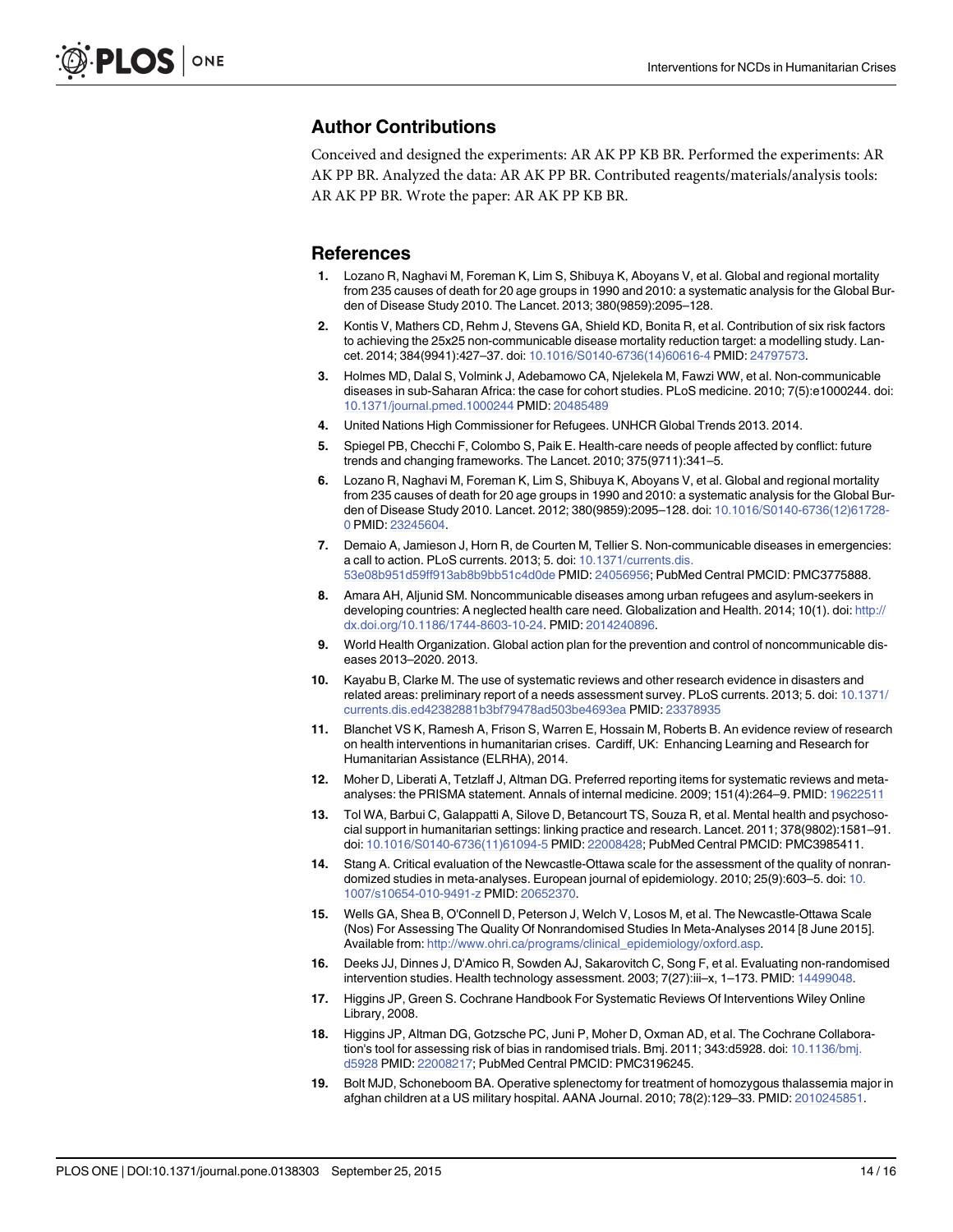- <span id="page-14-0"></span>[20.](#page-3-0) Khader A, Farajallah L, Shahin Y, Hababeh M, Abu-Zayed I, Kochi A, et al. Cohort monitoring of persons with hypertension: An illustrated example from a primary healthcare clinic for Palestine refugees in Jordan. Tropical Medicine and International Health. 2012; 17(9):1163–70. doi: [http://dx.doi.org/10.](http://dx.doi.org/10.1111/j.1365-3156.2012.03048.x) [1111/j.1365-3156.2012.03048.x](http://dx.doi.org/10.1111/j.1365-3156.2012.03048.x) PMID: [2012510847](http://www.ncbi.nlm.nih.gov/pubmed/2012510847).
- [21.](#page-3-0) Hebert K, Quevedo HC, Gogichaishvili I, Nozadze N, Sagirashvili E, Trahan P, et al. Feasibility of a heart failure disease management program in eastern Europe: Tbilisi, Georgia. Circ. 2011; 4(6):763–9. doi: <http://dx.doi.org/10.1161/CIRCHEARTFAILURE.111.962431>. PMID: [21900187](http://www.ncbi.nlm.nih.gov/pubmed/21900187).
- [22.](#page-3-0) Khader A, Farajallah L, Shahin Y, Hababeh M, Abu-Zayed I, Kochi A, et al. Cohort monitoring of persons with diabetes mellitus in a primary healthcare clinic for Palestine refugees in Jordan. Trop Med Int Health. 2012; 17(12):1569–76. doi: <http://dx.doi.org/10.1111/j.1365-3156.2012.03097.x> PMID: [23051859](http://www.ncbi.nlm.nih.gov/pubmed/23051859).
- [23.](#page-4-0) Khader A, Ballout G, Shahin Y, Hababeh M, Farajallah L, Zeidan W, et al. Treatment outcomes in a cohort of Palestine refugees with diabetes mellitus followed through use of E-Health over 3 years in Jordan. Trop Med Int Health. 2014; 19(2):219–23. doi: <http://dx.doi.org/10.1111/tmi.12241> PMID: [24341942](http://www.ncbi.nlm.nih.gov/pubmed/24341942).
- [24.](#page-3-0) Khader A, Ballout G, Shahin Y, Hababeh M, Farajallah L, Zeidan W, et al. Diabetes mellitus and treatment outcomes in Palestine refugees in UNRWA primary health care clinics in Jordan. Public Health Action. 2014; 3(4):259–64. doi: <http://dx.doi.org/10.5588/pha.13.0083>. PMID: [20143022501](http://www.ncbi.nlm.nih.gov/pubmed/20143022501).
- [25.](#page-3-0) Sever MS, Erek E, Vanholder R, Kalkan A, Guney N, Usta N, et al. Features of Chronic Hemodialysis Practice after the Marmara Earthquake. Journal of the American Society of Nephrology. 2004; 15 (4):1071–6. doi: <http://dx.doi.org/10.1097/01.ASN.0000119145.40232.67>. PMID: [2004134551.](http://www.ncbi.nlm.nih.gov/pubmed/2004134551)
- [26.](#page-3-0) Ryan M. Efficacy of the Tibetan treatment for arthritis. Soc Sci Med. 1997; 44(4):535–9. PMID: [9015888.](http://www.ncbi.nlm.nih.gov/pubmed/9015888)
- [27.](#page-10-0) Spiegel P, Khalifa A, Mateen FJ. Cancer in refugees in Jordan and Syria between 2009 and 2012: Challenges and the way forward in humanitarian emergencies. The Lancet Oncology. 2014; 15(7):e290–e7. doi: <http://dx.doi.org/10.1016/S1470-2045%2814%2970067-1> PMID: [2014367481.](http://www.ncbi.nlm.nih.gov/pubmed/2014367481)
- [28.](#page-10-0) Roberts B, Patel P, McKee M. Noncommunicable diseases and post-conflict countries. Bulletin of the World Health Organization. 2012; 90(1):2–A. doi: [10.2471/BLT.11.098863](http://dx.doi.org/10.2471/BLT.11.098863) PMID: [22271954](http://www.ncbi.nlm.nih.gov/pubmed/22271954)
- [29.](#page-10-0) United Nations High Commissioner for Refugees. Global Strategy for Public Health. Geneva: UNHCR, 2014.
- [30.](#page-10-0) Allain T, van Oosterhout J, Douglas G, Joukes S, Gadabu O, Darts C, et al. Applying lessons learnt from the'DOTS'Tuberculosis Model to monitoring and evaluating persons with diabetes mellitus in Blantyre, Malawi. Tropical medicine & international health: TM & IH. 2011; 16(9):1077. doi: [10.1111/j.1365-](http://dx.doi.org/10.1371/journal.pone.0137666) [3156.2011.02808.x](http://dx.doi.org/10.1371/journal.pone.0137666) PMID: [21702868](http://www.ncbi.nlm.nih.gov/pubmed/21702868)
- 31. Harries A, Zachariah R, Jahn A, Schouten E, Kamoto K. Scaling up antiretroviral therapy in Malawiimplications for managing other chronic diseases in resource-limited countries. Journal of acquired immune deficiency syndromes (1999). 2009; 52:S14.
- 32. Harries A, Zachariah R, Kapur A, Jahn A, Enarson D. The vital signs of chronic disease management. Transactions of the Royal Society of Tropical Medicine and Hygiene. 2009; 103(6):537. doi: [10.1016/j.](http://dx.doi.org/10.1016/j.trstmh.2008.12.008) [trstmh.2008.12.008](http://dx.doi.org/10.1016/j.trstmh.2008.12.008) PMID: [19155031](http://www.ncbi.nlm.nih.gov/pubmed/19155031)
- [33.](#page-10-0) Harries AD, Jahn A, Zachariah R, Enarson D. Adapting the DOTS Framework for Tuberculosis Control to the Management of Non-Communicable Diseases in Sub-Saharan Africa. PLoS Medicine. 2008; 5 (6). doi: [10.1371/journal.pmed.0050124](http://dx.doi.org/10.1371/journal.pmed.0050117) PMID: [18547138](http://www.ncbi.nlm.nih.gov/pubmed/18547138)
- [34.](#page-10-0) Atun R, Jaffar S, Nishtar S, Knaul FM, Barreto ML, Nyirenda M, et al. Improving responsiveness of health systems to non-communicable diseases. Lancet. 2013; 381(9867):690–7. doi: [10.1016/S0140-](http://dx.doi.org/10.1016/S0140-6736(13)60063-X) [6736\(13\)60063-X](http://dx.doi.org/10.1016/S0140-6736(13)60063-X) PMID: [23410609](http://www.ncbi.nlm.nih.gov/pubmed/23410609)
- [35.](#page-10-0) Haskew C, Spiegel P, Tomczyk B, Cornier N, Hering H. A standardized health information system for refugee settings: rationale, challenges and the way forward. Bull World Health Organ. 2010; 88 (10):792–4. doi: [10.2471/BLT.09.074096](http://dx.doi.org/10.2471/BLT.09.074096) PMID: [20931066;](http://www.ncbi.nlm.nih.gov/pubmed/20931066) PubMed Central PMCID: PMC2947042.
- [36.](#page-11-0) Hussey MA, Hughes JP. Design and analysis of stepped wedge cluster randomized trials. Contemporary clinical trials. 2007; 28(2):182–91. doi: [10.1016/j.cct.2006.05.007](http://dx.doi.org/10.1016/j.cct.2006.05.007) PMID: [16829207.](http://www.ncbi.nlm.nih.gov/pubmed/16829207)
- [37.](#page-11-0) Penfold RB, Zhang F. Use of interrupted time series analysis in evaluating health care quality improvements. Academic pediatrics. 2013; 13(6 Suppl):S38–44. doi: [10.1016/j.acap.2013.08.002](http://dx.doi.org/10.1016/j.acap.2013.08.002) PMID: [24268083](http://www.ncbi.nlm.nih.gov/pubmed/24268083).
- [38.](#page-11-0) Bonita R, Magnusson R, Bovet P, Zhao D, Malta DC, Geneau R, et al. Country actions to meet UN commitments on non-communicable diseases: a stepwise approach. The Lancet. 2013; 381(9866):575– 84.